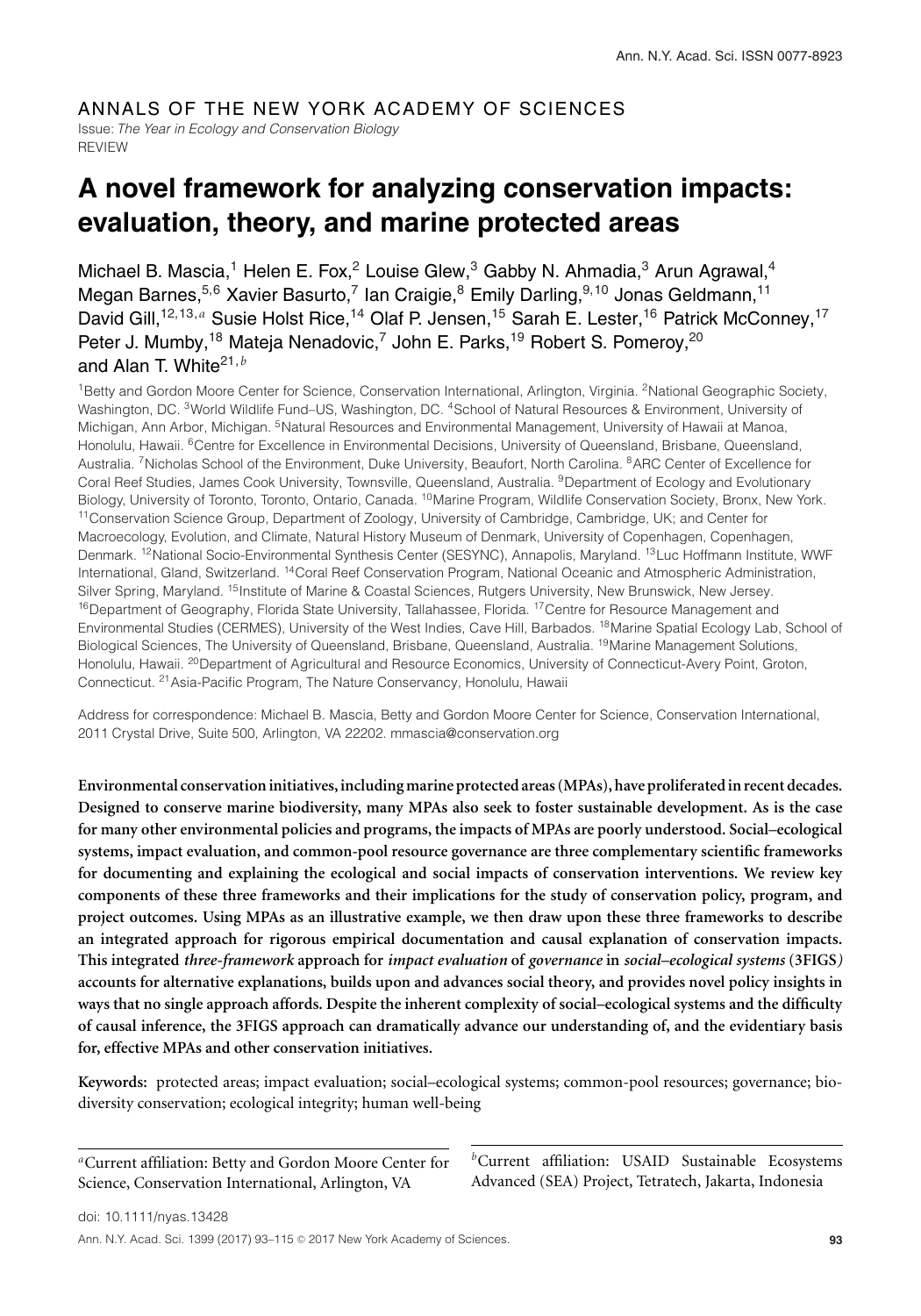#### **Introduction**

Recent decades have witnessed rapid growth in the diversity, abundance, and spatial extent of environmental conservation initiatives designed to conserve biodiversity and foster sustainable development. $1-3$ National parks, hunting regulations, endangered species legislation, pollution control laws, and other traditional state-centered regulatory policies have been joined by formal systems of payments for ecosystem services,<sup>4</sup> community-based management,<sup>5,6</sup> environmental certification, $\frac{7}{7}$  and natural resource privatization (e.g., privately protected areas, conservation easements, and catch shares). $8-10$  Despite the growing number and diversity of conservation initiatives, the impacts of these interventions are often only poorly understood.<sup>11,12</sup>

Marine protected areas (MPAs), a cornerstone of global efforts to conserve marine biodiversity and alleviate coastal poverty, typify the proliferation of conservation initiatives. Also known as marine reserves, sanctuaries, managed areas, and parks, an MPA is "any area of the intertidal or subtidal terrain, together with its overlying water and associated flora, fauna, historical and cultural features, which has been reserved by law or other effective means to protect part or all of the enclosed environment."<sup>13</sup> The number and spatial extent of MPAs have increased severalfold since 1990, accelerating in recent years, such that more than 12,000 MPAs now cover 8.4% of coastal waters and 3.4% of the global ocean.<sup>14,15</sup> MPAs vary dramatically in size, regulatory restrictions, governance, and social and ecological contexts.16–18 MPAs are established for diverse reasons,<sup>19,20</sup> often with multiple and sometimes conflicting goals: small, locally managed MPAs are often designed to enhance food security and manage data-poor fisheries, $18$  while large "Big Ocean" MPAs contribute to full representation of marine habitats and progress toward Convention on Biological Diversity targets for MPAs to cover 10% of the global ocean by 2020.<sup>14,15,21</sup>

The ecological impacts of MPAs are highly variable, ranging from positive to negative.<sup>22-24</sup> MPA establishment often increases the density, biomass, size, and diversity of otherwise-exploited species within MPA boundaries, $23-25$  with subsequent indirect impacts on other species through cascading ecological interactions (e.g., parrotfish increases, macroalgae declines, and subsequent coral recovery).<sup>26–28</sup> Available evidence, although limited, suggests that MPAs that prohibit fishing can lead to enhanced ecological resilience, including resilience to climate fluctuations, $29,30$  storm disturbance, $31$  and invasive species. $32$  Corresponding impacts in areas adjacent to MPAs include increased larval recruitment, $33$  spillover of adult fish,  $34,35$  and reduced fear behaviors among fish.  $36$ The wide variation in direction and magnitude of MPA ecological impacts has been attributed to MPA governance (e.g., MPA age, size, resource-use rules, and compliance), management capacity (e.g., staff and budget), $^{24}$  biophysical factors (e.g., isolation by deep water), and species traits (e.g., range or life history characteristics).<sup>37–40</sup> A significant portion of the variability in ecological outcomes remains unexplained.23,24,41

The social impacts of MPAs are widely debated and less well understood than their ecological analogues.22,42 The intended and unintended social impacts of MPAs vary across social domains,  $42,43$ spatial and temporal scales,<sup>44</sup> and within and among social groups. $42,45$  MPA establishment reallocates property rights $46$  over marine resources, thus restructuring relationships among stakeholders and transforming spatial and temporal patterns of fishing and other activities. $47,48$  In many cases, reallocation of MPA resource rights affects multiple dimensions of human well-being $42,49$  through processes mediated by the characteristics of individual resource users (e.g., gear type) $42,44$  and contextual characteristics (e.g., human population size).<sup>50</sup> The resulting MPA impacts on economic well-being, cultural identity, and social conflict can be positive, neutral, or negative (e.g., Refs. 43 and 51–53). Evidence suggests that MPAs significantly increase aspects of food security for most fisher subgroups,  $42$ but the long-term implications of MPAs for other health outcomes remain largely unexplored.<sup>54,55</sup> The magnitude and direction of MPA social impacts are frequently dependent on scale, varying at different levels of social organization.<sup>44</sup> Social impacts also vary in their degree of permanence, $43$  with some more likely to manifest almost immediately (e.g., resource rights)<sup>47</sup> and others emerging over longer timescales (e.g., child nutrition). $54$  MPAs frequently confer economic benefits and costs to those who use MPA resources; these benefits and costs are often unequally distributed among individuals, among social groups, and across space and time.47,56–58 MPA economic benefits may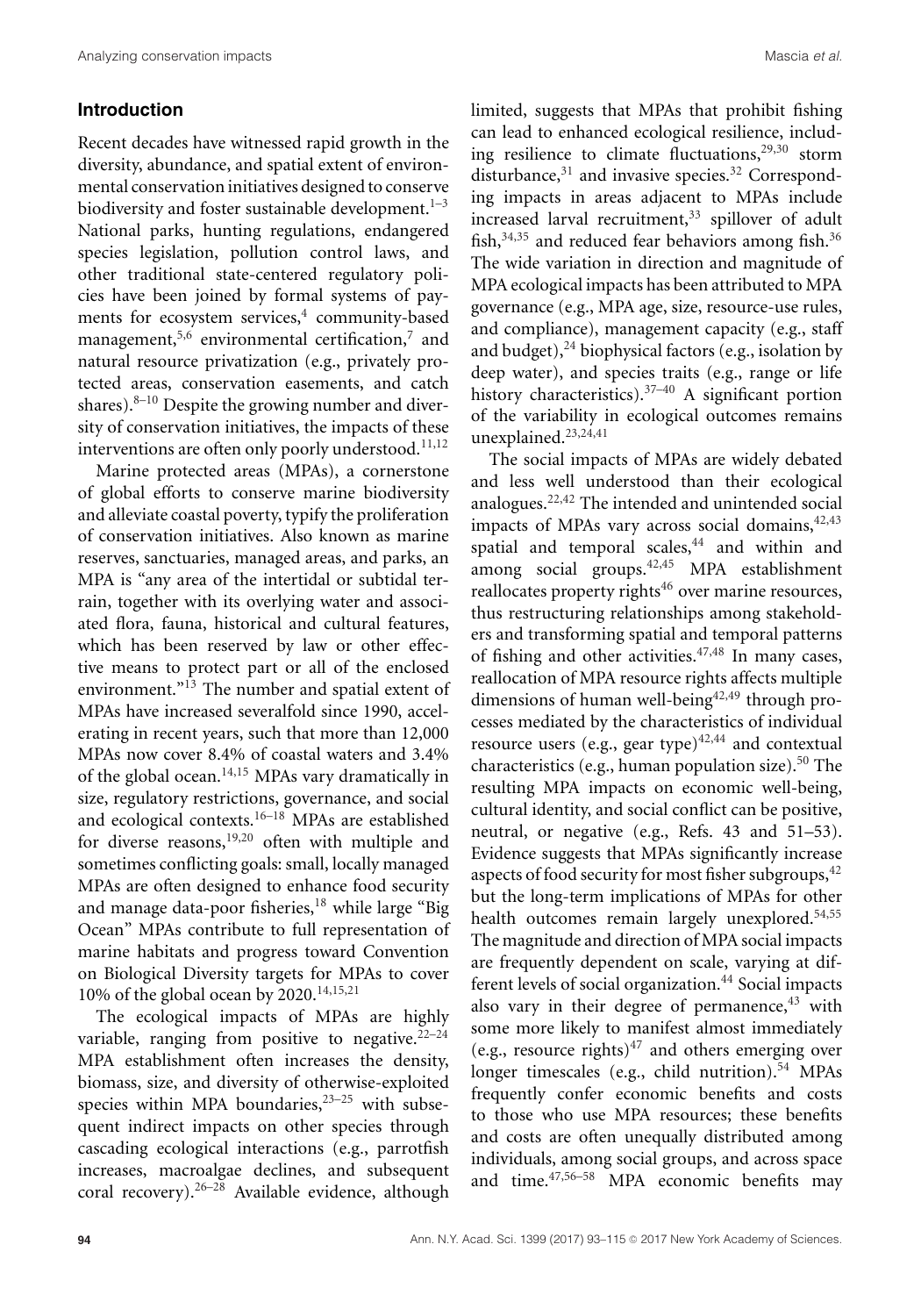include increased revenue from nonextractive uses and the capture of nonuse value (e.g., donations and user fees).59–62 Conversely, extractive users may face significant opportunity and financial costs from MPA establishment.<sup>58,63</sup>

Scholars and practitioners have proposed diverse analytic frameworks for monitoring and evaluating MPAs (e.g., Refs. 64–66) and analogous conservation initiatives (e.g., Refs. 67 and 68), but three distinct approaches have gained currency: social–ecological systems (SESs), impact evaluation, and common-pool resource governance. $69-71$  An SES is an integrated system characterized by complex, interdependent, and reciprocal relationships between human society and ecosystems.72 Impact evaluation, by contrast, is the systematic process of assessing the causal effects of a project, program, or policy.<sup>73</sup> Common-pool resource governance refers to the system of decision-making arrangements, resource-use rights, monitoring and enforcement systems, and conflict-resolution mechanisms that shape human interactions with common-pool natural resources. To date, the relationships among these three approaches remain relatively unexplored.

To further scientific efforts to document and explain variation in the impacts of conservation initiatives, we review the relationships among key components of SESs, impact evaluation, and commonpool resource governance. In particular, we examine the SES framework for classifying social–ecological variables, the research design tenets of impact evaluation, and hypotheses derived from theories of common-pool resource governance. Using MPAs as an illustrative example, we then draw upon these three approaches to describe an integrated approach for rigorous empirical documentation and causal explanation of conservation impacts. This integrated *three-framework* approach to *impact evaluation* of *governance* in *social–ecological systems* (3FIGS) controls for alternative causal explanations, builds upon and advances social theory, and provides novel policy insights in ways that no single approach affords. We conclude with a discussion of the merits and limits of 3FIGS for evaluation of MPAs and other conservation interventions.

#### **3FIGS conceptual foundations**

## *Social–ecological systems framework*

The SES framework is a hierarchical classification system that helps to "identify the basic working parts and critical relationships" that characterize coupled social and ecological systems.74 As part of the broader literature on  $SESS$ ,  $75-77$  the SES framework "facilitate[s] multidisciplinary efforts toward a better understanding of complex SESs"78—particularly those involving common-pool natural resources. $74$ At its most basic, the SES framework categorizes the relationships and interactions (Fig. 1; I) among specific actors (A), governance systems (GS), natural resource systems (RS), and resource units (RU) and the social and ecological outcomes (O) that flow from these interactions. The interactions among these four subsystems (A, GS, RS, and RU) and the outcomes (O) that result from them are the products of a *focal action situation* (a situation in which inputs are transformed by multiple actors into outcomes); $74$  these subsystems, interactions, and outcomes are embedded within a broader social (S) and ecological context (ECO) that may shape and be shaped by—the SESs.<sup>78</sup> Each subsystem comprises a specific set of attributes (Table 1), each of which can be further disaggregated.<sup>74,78,79</sup> While higher level attributes are universal to any SES, lower level attributes are specific to particular systems.<sup>79,80</sup>

The SES framework provides a heuristic tool for characterizing conservation interventions and their impacts.<sup>77</sup> Conservation interventions are policies, programs, and projects—often novel governance systems—designed to shape the behavior of specific actors and thus conserve natural resources.<sup>81</sup> These interactions are embedded within a broader social and ecological context that shapes—and is shaped by—the performance of the conservation intervention.<sup>16</sup> Thus, rearranging the SES subsystems can highlight the relationships between a governance-focused conservation intervention and its impacts (Fig. 2). As a classificatory system, however, the SES framework does not provide guidance regarding the hypothesized causal relationships among variables or the research designs that one might employ to examine these relationships.<sup>74</sup>

#### *Impact-evaluation research design*

Impact evaluation places particular emphasis on research designs that permit causal inference. $11,73$ Causal inference rests on the comparison of outcomes observed under an intervention with an estimate of what would have happened in the absence of that intervention (i.e., the counterfactual); $82$ this comparison provides an estimate of the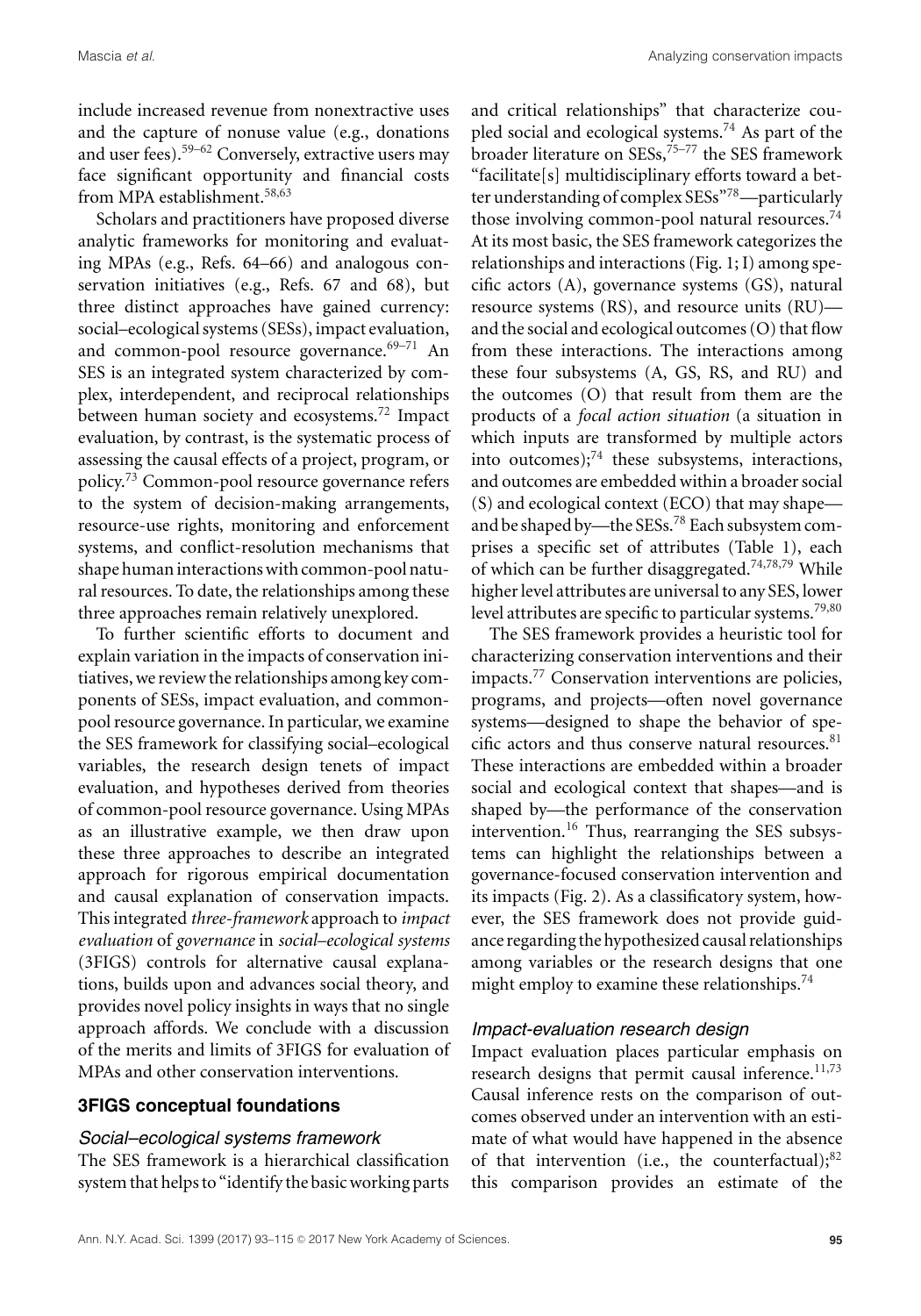

**Figure 1.** The first-tier variables within a social–ecological system (SES). "The subsystems are (i) resource systems (e.g., a **designated protected park encompassing a specified territory containing forested areas, wildlife, and water systems), (ii) resource units (e.g., trees, shrubs, and plants contained in the park, types of wildlife, and amount and flow of water), (iii) governance systems (e.g., the government and other organizations that manage the park, the specific rules related to the use of the park, and how these rules are made), and (iv) users (e.g., individuals who use the park in diverse ways for sustenance, recreation, or commercial purposes). Each core subsystem is made up of multiple second-level variables (e.g., size of a resource system, mobility of a resource unit, level of governance, users' knowledge of the resource system) . . . which are further composed of deeper level variables."**<sup>68</sup> **Used with permission from McGinnis and Ostrom;**<sup>74</sup> **adapted from Ref. 68.**

intended and unintended impacts attributable to an intervention.73,82 Causal relationships between an intervention and its impacts can be explored with experiments (where random assignment to treatment and nontreatment groups is feasible) $82$ or, more commonly in SESs, quasiexperiments that apply statistical techniques (e.g., regression discontinuity, matched comparisons, and synthetic controls) $73,82$  to control for systematic differences between treated (e.g., MPA) and untreated (e.g., non-MPA) groups. Other research designs are also employed in impact evaluation (e.g., in-depth case studies), "though the credibility of their estimates of program effects relies on how well the studies' designs rule out competing causal explanations."<sup>83</sup>

Central to impact evaluation is the exclusion of alternative explanations for the outcomes observed in intervention sites.<sup>84</sup> Impact evaluations control for factors that may bias the magnitude or direction of impact estimates (e.g., attributes of the actors (A), resource systems (RS), resource units (RU), and social and ecological context  $(S; ECO)$ ,  $85$  thus

creating analyses of paired SESs that vary only in their governance and, perhaps, in their outcomes (Fig. 3). All other subsystems (and elements) of the SES framework (e.g., GS) represent variables that researchers must control for (e.g., through randomization or statistical matching) or explicitly incorporate into analyses as explanatory variables. Where SESs processes in an intervention influence the status of outcome variables (e.g., biomass and economic well-being) in nonintervention sites, appropriate impact evaluation design must also employ methods to eliminate bias arising from either leakage (e.g., the displacement of harvest effort from intervention to nonintervention sites) $86$ or spill-over effects (e.g., increased harvest in nonintervention sites due to biomass increases generated by intervention).<sup>51</sup> At their simplest, comparative analyses of these paired SESs allow researchers to document the impacts of an intervention (e.g., Refs. 87 and 88), while emerging approaches highlight the potential to explore the mechanisms and pathways by which impacts occur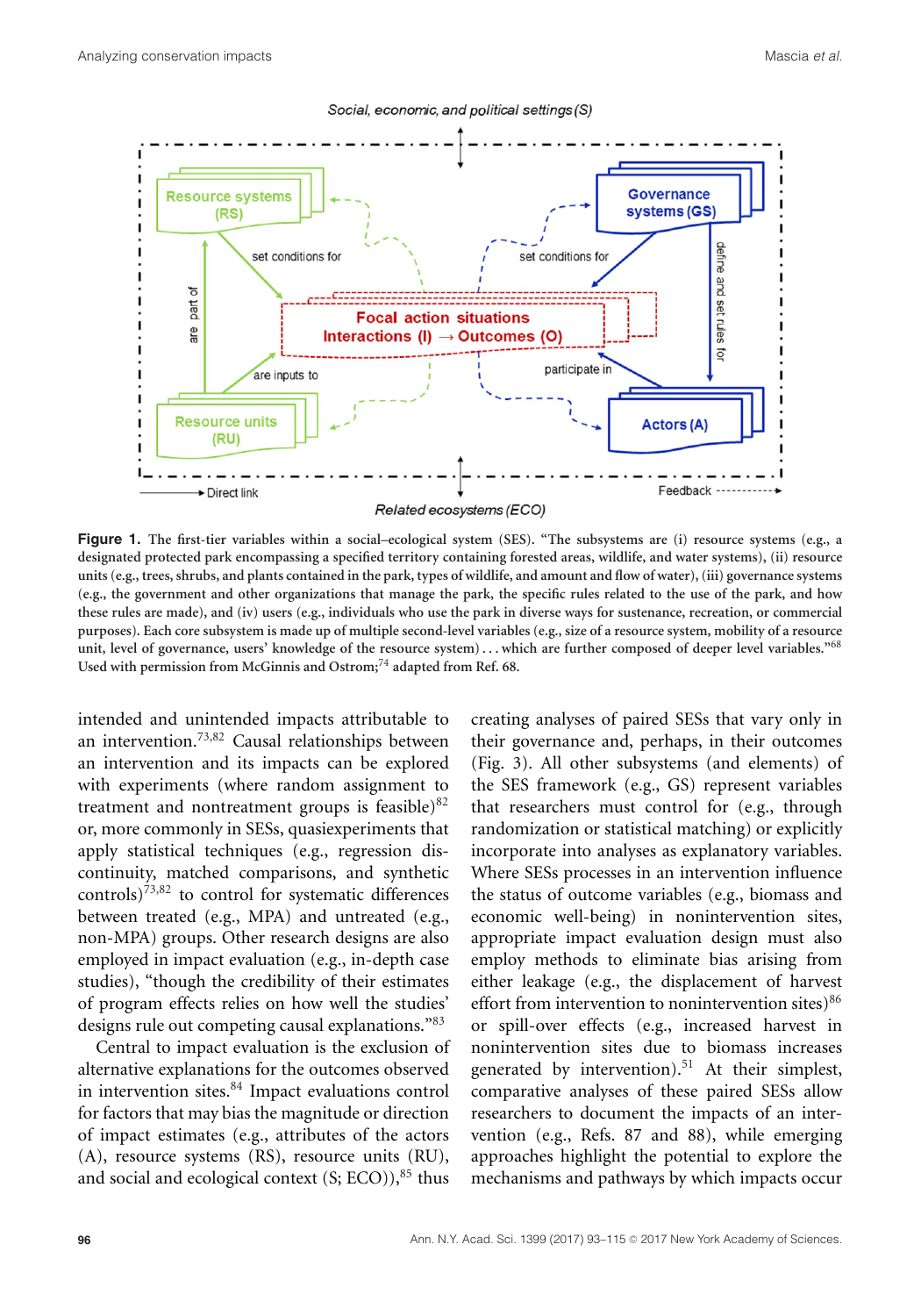|                     | <b>Table 1.</b> The second-tier variables of a social–ecological |
|---------------------|------------------------------------------------------------------|
| system $(SES)^{74}$ |                                                                  |

| First-tier variable        | Second-tier variable                                              |                                            | I4-Conflict   |
|----------------------------|-------------------------------------------------------------------|--------------------------------------------|---------------|
| Social, economic,          | S1-Economic development                                           |                                            | I5-Investme   |
| and political              | S2-Demographic trends                                             |                                            | I6-Lobbyin    |
| settings (S)               | S3-Political stability                                            |                                            | I7—Self-orga  |
|                            | S4-Other governance trends                                        |                                            | I8-Network    |
|                            | S5-Market stability                                               |                                            | I9-Monitor    |
|                            | S6-Media organizations                                            |                                            | I10-Evaluat   |
|                            | S7-Technology                                                     |                                            | O1-Social p   |
| Resource systems           | RS1-Sector (e.g., water, pasture,                                 |                                            | (e.g., effici |
| (RS)                       | forests, and fish)                                                |                                            | and accou     |
|                            | RS2—Clarity of system boundaries                                  |                                            | $O2$ -Ecologi |
|                            | RS3-Size of resource systems                                      |                                            | (e.g., overl  |
|                            | RS4-Human-constructed facilities                                  |                                            | biodiversit   |
|                            | RS5-Productivity of system                                        |                                            | O3-Externa    |
|                            | RS6-Equilibrium properties                                        | Related ecosystems                         | ECO1-Clin     |
|                            | RS7-Predictability of system dynamics                             | (ECO)                                      | ECO2—Polli    |
|                            | RS8-Storage characteristics                                       |                                            | ECO3—Flov     |
|                            | RS9-Location                                                      |                                            | <b>SESs</b>   |
| Governance systems<br>(GS) | GS1-Government organizations<br>GS2-Nongovernmental organizations | Note: Adapted from Ref. 78.                |               |
|                            | GS3-Network structure                                             |                                            |               |
|                            | GS4-Property rights systems                                       | (e.g., Ref. 89), variation in              |               |
|                            | GS5-Operational-choice rules                                      | among groups, the attribute                |               |
|                            | GS6-Collective-choice rules                                       | that foster positive (or negat             |               |
|                            | GS7-Constitutional-choice rules                                   | contexts in which an interver              |               |
|                            | GS8-Monitoring and sanctioning                                    | succeed or fail. <sup>12,90</sup> The SES  |               |
|                            | rules                                                             | a valuable heuristic for resea             |               |
| Resource units (RU)        | RU1-Resource unit mobility                                        | identify and control for systen            |               |
|                            | RU2-Growth or replacement rate                                    | confound the relationship b                |               |
|                            | RU3-Interaction among resource                                    | and outcomes, precluding ca                |               |
|                            | units                                                             | stantial barriers to understa              |               |
|                            | RU4-Economic value                                                | interventions on SESs remain               |               |
|                            | RU5-Number of resource units                                      |                                            |               |
|                            | RU6-Distinctive characteristics                                   | impact evaluation provides n               |               |
|                            | RU7-Spatial and temporal                                          | the specific variables to meas             |               |
|                            | characteristics                                                   | the hypothesized relationship              |               |
| Actors (A)                 | A1-Number of relevant actors                                      | Common-pool resource go                    |               |
|                            | A2-Socioeconomic attributes                                       | Theories of common-pool res                |               |
|                            | A3-History or past experiences                                    | seek to explain the emergenc               |               |
|                            | A4-Location                                                       | formance of regimes governir               |               |
|                            | A5-Leadership/entrepreneurship                                    | ural resources and analogous               |               |
|                            | A6-Norms (trust-reciprocity)/social                               | pool resources, use is <i>rival</i> (i.e.  |               |
|                            | capital                                                           | ual diminishes the resources               |               |
|                            | A7-Knowledge of SES/mental models<br>A8-Importance of resource    | and exclusion of potential reso            |               |
|                            | (dependence)                                                      | or costly, creating the potentia           |               |
|                            |                                                                   | of scarce resources. <sup>95,96</sup> Theo |               |
| Action situations:         | A9-Technologies available<br>I1-Harvesting                        |                                            |               |
| interactions $(I)$ -       | I2-Information sharing                                            | resource governance have hig               |               |
| outcomes (O)               | I3-Deliberation processes                                         | sions of governance that prof              |               |
|                            |                                                                   | formance of regimes govern                 |               |

*Continued*

#### **Table 1.** *Continued*

| First-tier variable | Second-tier variable                       |  |  |  |
|---------------------|--------------------------------------------|--|--|--|
|                     | I4-Conflicts                               |  |  |  |
|                     | I5—Investment activities                   |  |  |  |
|                     | I6—Lobbying activities                     |  |  |  |
|                     | I7—Self-organizing activities              |  |  |  |
|                     | I8-Networking activities                   |  |  |  |
|                     | I9—Monitoring activities                   |  |  |  |
|                     | I10—Evaluative activities                  |  |  |  |
|                     | O1—Social performance measures             |  |  |  |
|                     | (e.g., efficiency, equity, sustainability, |  |  |  |
|                     | and accountability)                        |  |  |  |
|                     | O2—Ecological performance measures         |  |  |  |
|                     | (e.g., overharvested, resilience,          |  |  |  |
|                     | biodiversity, and sustainability)          |  |  |  |
|                     | O3—Externalities to other SESs             |  |  |  |
| Related ecosystems  | ECO1-Climate patterns                      |  |  |  |
| (ECO)               | ECO2-Pollution patterns                    |  |  |  |
|                     | ECO3—Flows into and out of focal           |  |  |  |
|                     | <b>SESs</b>                                |  |  |  |

impacts within and es of an intervention tive) impacts, and the ntion is most likely to framework provides archers attempting to natic biases that might between interventions ausal inference. Subinding the impact of n, however, given that no guidance regarding sure in a given SES or s among them.<sup>91</sup>

# *Common-pool resource governance theory*

ource governance<sup>92–94</sup> e, evolution, and perng common-pool natsystems. In common e., use by one individavailable to another) ource users is difficult al for overexploitation ries of common-pool ghlighted four dimensions of governance the pering fisheries, forests, grasslands, and other common-pool resources: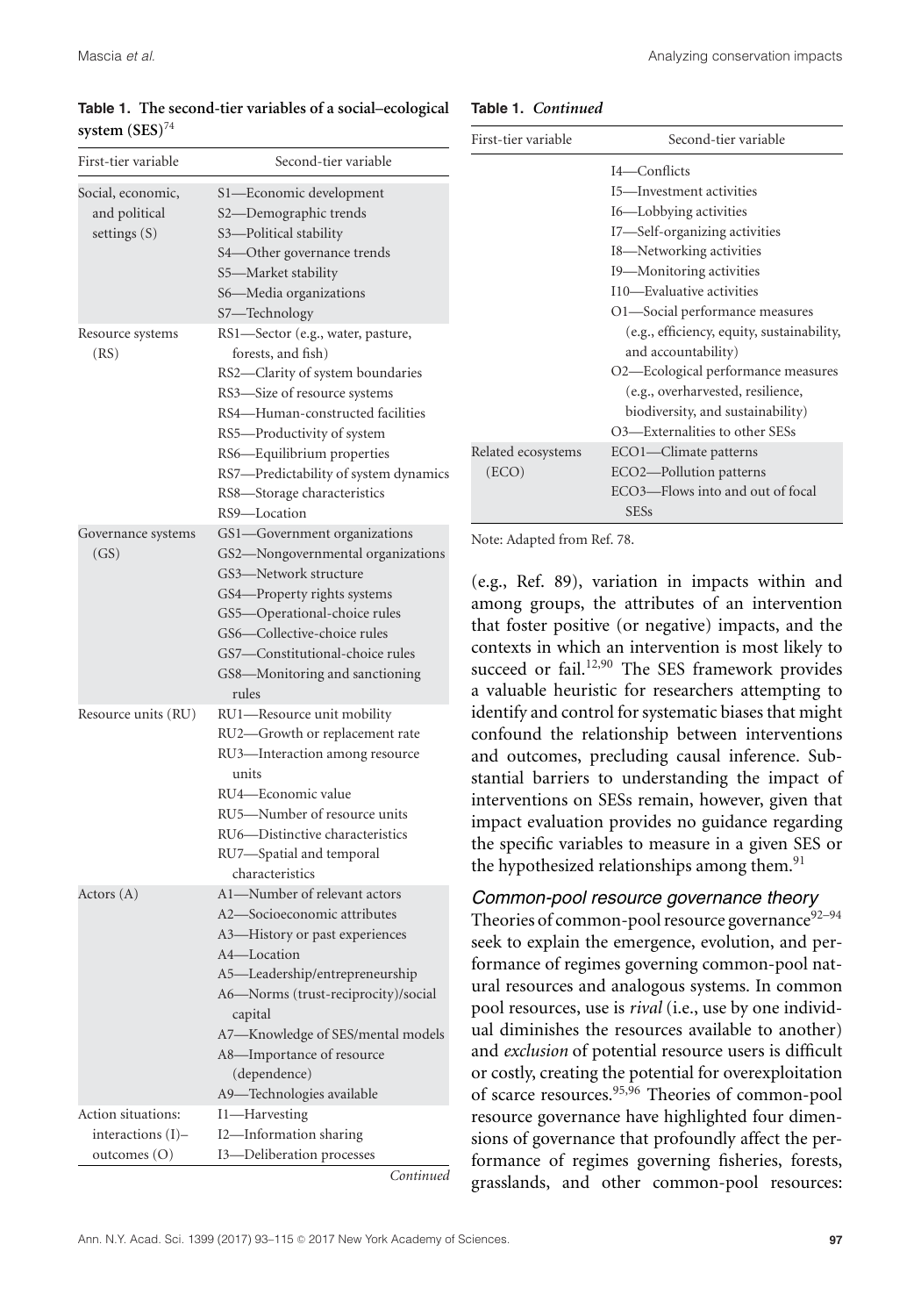

**Figure 2. The first-tier variables within a social–ecological system (SES), reorganized to emphasize the causal relationships between governance systems and outcomes. Conservation interventions often represent novel governance systems that induce a causal chain of events with intended and unintended consequences, feedback loops, synergies, and trade-offs. Related ecosystems (ECO) and social, economic, and political settings (S) in Figure 1 are collectively represented here as contextual variables. Solid lines represent direct links; dashed lines represent feedback mechanisms. Numbered arrows represent links labeled in Figure 1 as (1) "set rules for," (2) "set conditions for," (3) "participate in," (4) "set conditions for," (5) "are inputs to," and (6) "are part of." Numbered arrows (7–10) represent feedback mechanisms.**

decision-making arrangements (Table 1; GS6, GS7), resource-use rights (GS4, GS5), monitoring and enforcement systems (GS8), and conflict-resolution mechanisms.78,92 In each of these four dimensions, research has identified variables hypothesized to shape outcomes in specific ways (Table 2). Theories of common-pool resource governance also provide insights into the diverse factors that foster the emergence and evolution of governance regimes through collective action,  $92$  highlighting the complex relationships among different components of the SES framework.78 Indeed, many elements of the SES framework have their origins in the early analytic frameworks of the literature on common-pool resource governance.77,97

Originally developed in the context of small-scale common-pool resource systems, $92,98,99$  theories of common-pool resource governance are valid starting hypotheses for predicting impacts of conservation interventions in larger and more complex SESs.77,78 Ostrom's design principles for sustainable regimes,  $92,93$  for example, are hypotheses to operationalize and test within an impact-evaluation research design (Fig.4). Though the large number of potential explanatory variables complicates hypothesis testing, $94$  and reductionist methods may obscure emergent properties,<sup>74,79</sup> careful attention to research design can help

to address these challenges. $77,97$  Thus, theories of common-pool resource governance have the potential to catalyze a substantive advance in the rigor and reach of impact evaluations.<sup>91</sup> Likewise, rigorous research designs informed by impact evaluation may foster important insights into common-pool resource governance theory.

# **Operationalizing 3FIGS: MPAs as an illustrative example**

MPAs illustrate the potential for an integrated threeframework approach to influence evaluation of common-pool resource governance in SESs. MPAs are an exemplar of an SES<sup>69,78</sup> increasingly examined through the lens of impact evaluation<sup>22,43,100</sup> and the theories of common-pool resource governance.16,101 However, like studies of other conservation interventions, MPA research has yet to fully integrate the research questions, methods, and study designs of impact evaluation; the principles and hypotheses of common-pool resource governance theory; and the conceptual framework of SESs. Here, we outline the potential for 3FIGS to provide an integrated approach to examining the impacts of conservation interventions, drawing upon the SES framework (Fig. 1) to identify (1) the potential ecological and social outcomes of an intervention and (2) the confounding ecological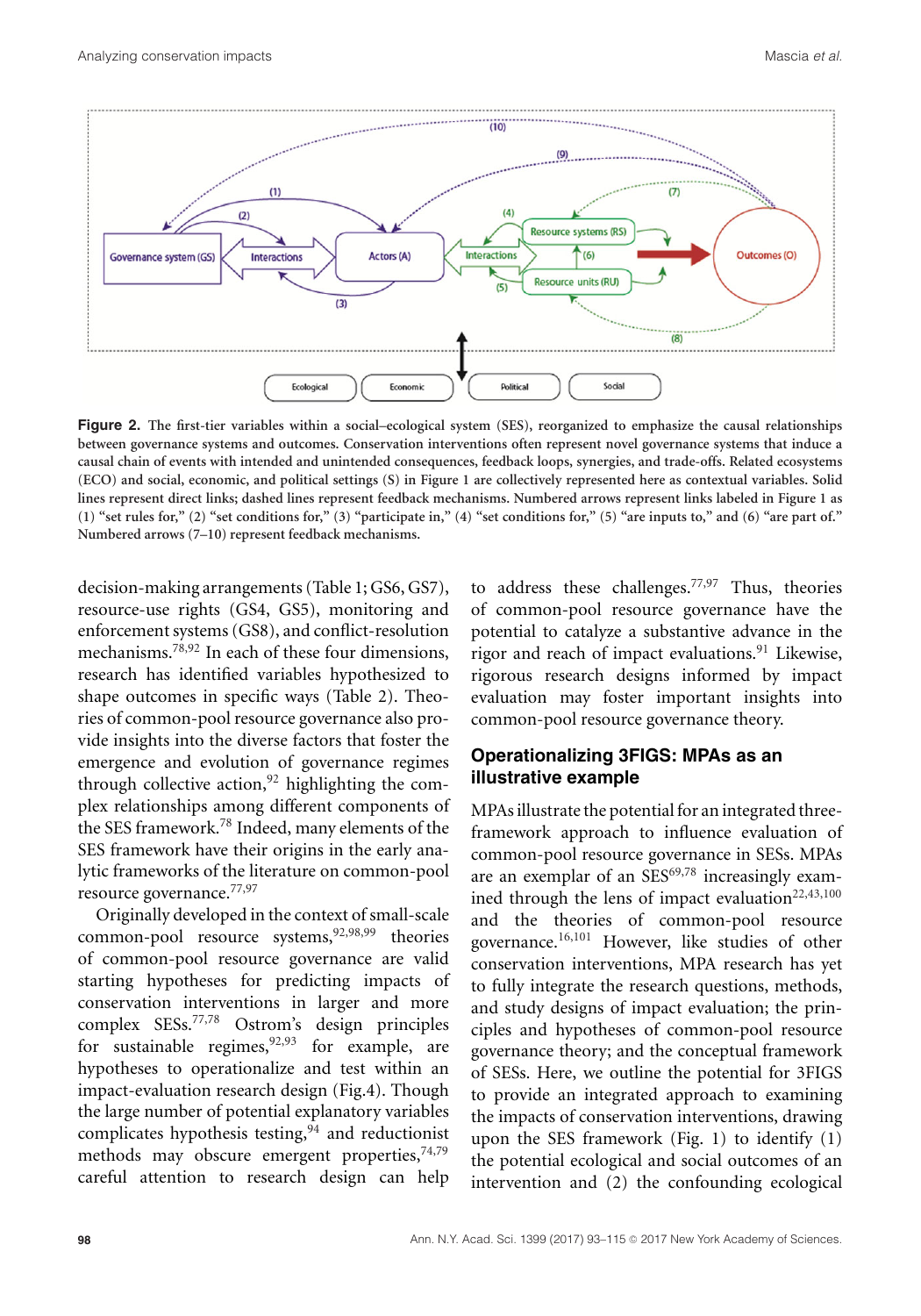

**Figure 3. Directed acyclic graph (DAG) illustrating how the essential social–ecological relationships may be examined through the lens of impact evaluation. Contextual variables in Figure 2 are illustrated here as confounding variables that are explicitly controlled through research design. We use the term** *impact* **to denote a generic treatment effect (i.e., the causal impact of an intervention on a variable of interest).**

and social processes to be controlled to obtain an unbiased estimate of MPA impacts. Having identified potential outcome variables, impactevaluation research designs provide a methodology for documenting MPA impacts while controlling for confounding SES interactions and processes (Fig. 3). Finally, elements of common-pool resource governance, nested as differential treatments within an impact-evaluation research design, allow an examination of the mechanisms by which MPAs have ecological and social impacts (Fig. 4).

## *MPA governance systems<sup>c</sup>*

Governance constitutes the processes by which authority is conferred, by which authoritative decisions are made, and by which these decisions are enforced and modified.<sup>102-104</sup> Governance is a principal component of SESs,<sup>78</sup> structuring human interactions across all levels of social organization (Fig. 2).104,105 Like many conservation interventions, MPAs are, essentially, novel governance systems that explicitly or implicitly define *who* may do *what—*and *where*, *when*, and *how* they may do it with respect to a specific, spatially bounded portion of the environment (denoted by blue elements in Fig. 2).<sup>16</sup> In many cases, MPAs are layered upon existing marine governance systems, modifying or replacing the prior governance regime.

The four principal components of MPA governance (decision-making arrangements, resourceuse rules, monitoring and enforcement systems, and conflict-resolution mechanisms) directly and indirectly shape human resource-use patterns and, ultimately, the ecological and social impacts of MPAs.<sup>16</sup> Each of these four elements may have both formal and informal components derived from diverse sources, including legal statutes, policy statements, judicial decisions, organizational practices, social norms, and cultural traditions. As a result, the *de facto* system of governance that actually governs an MPA often differs sharply from the *de jure*regime established through formal legal structures and policy processes.<sup>16</sup> The *de facto* system of rules and the processes through which these rules are developed, implemented, and adapted over time significantly influence MPA impacts. Specific governance characteristics—known as *design principles—*are associated with long-term sustainability in institutions governing common-pool resources,<sup>92</sup> such as conservation interventions.22,106

MPA decision-making arrangements specify the rights of individuals or groups to make choices regarding other aspects of MPA design and management. Decision-making arrangements shape rules governing resource use by defining the interests represented and manifested in policymaking processes. Collective-choice rules (Table 1;  $G56$ ) determine, for example, who may participate in making decisions

*<sup>c</sup>*This section is adapted from and builds upon Ref. 16.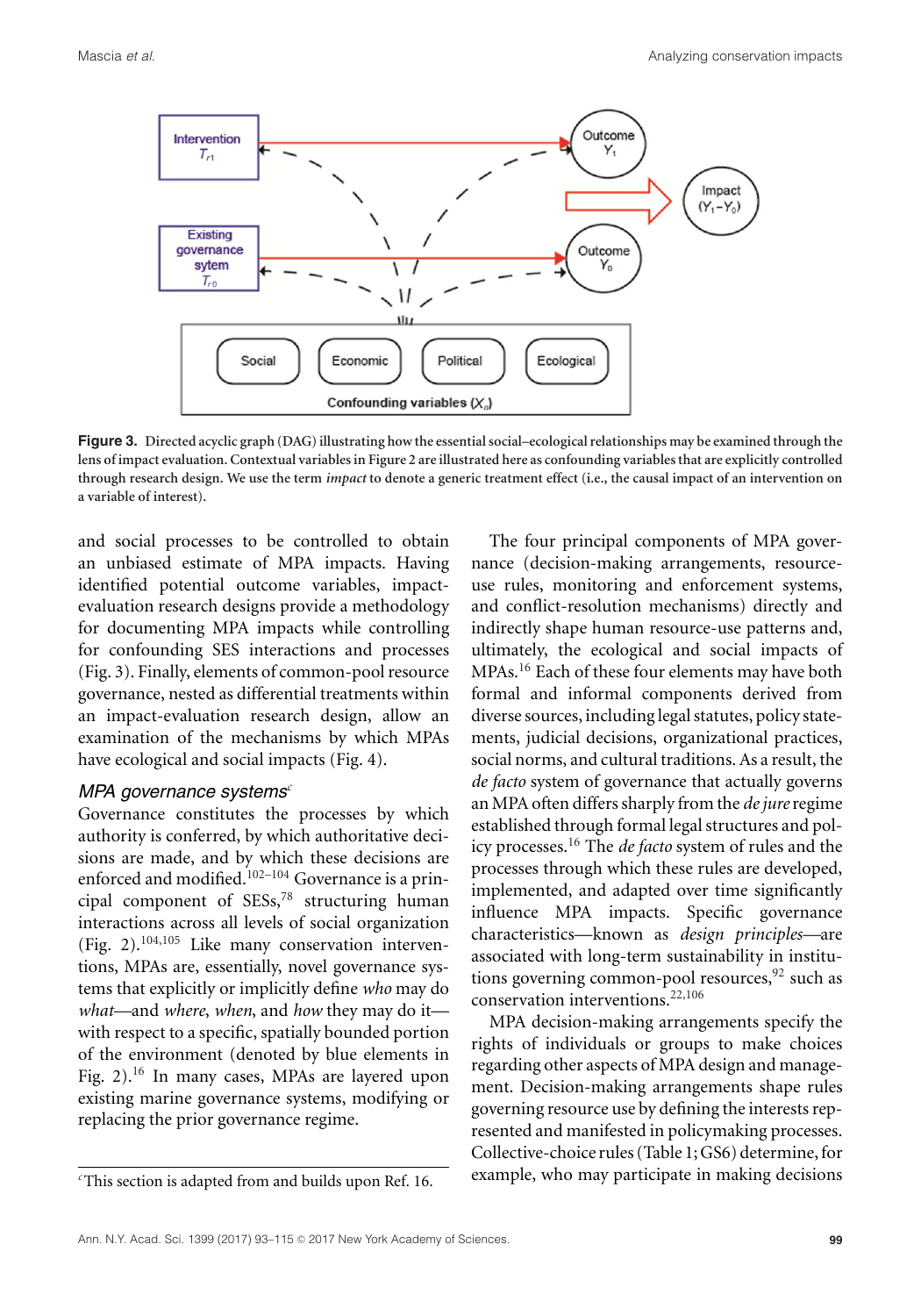| Domain                            | Hypothesized attribute                                     | Illustrative indicator                                                                       |
|-----------------------------------|------------------------------------------------------------|----------------------------------------------------------------------------------------------|
| Decision-making<br>arrangements   | Resource users participate in decision making              | Proportion of user groups participating in<br>decision to establish MPA                      |
|                                   | Resource user may self-govern resource use                 | Proportion of users whose right to<br>self-organize is minimally recognized by<br>government |
| Resource-use rights               | Resource users defined clearly                             | Proportion of important users subject to<br>specific appropriation rule                      |
|                                   | Resources defined clearly                                  | Proportion of MPA boundary clearly<br>demarcated to users                                    |
|                                   | Resource user costs and benefits roughly<br>proportional   | MPA cost-benefit ratio to resource users                                                     |
|                                   | Resource user rights linked to local conditions            | Proportion of MPA rules context dependent                                                    |
| Monitoring and                    | Monitors assess resource conditions                        | Ecological monitoring patrol frequency                                                       |
| enforcement systems               | Monitors assess user behavior                              | Compliance monitoring patrol frequency                                                       |
|                                   | Monitors are resource users or are accountable<br>to users | Sanctions for failing to monitor resource                                                    |
|                                   | Sanctions for noncompliance likely                         | Frequency of sanctions for noncompliance                                                     |
|                                   | Sanctions for noncompliance graduated                      | Mean types of sanctions levied for<br>noncompliance                                          |
|                                   | Sanctions for noncompliance context dependent              | Mean number of contextual factors<br>considered when imposing sanction for<br>noncompliance  |
| Conflict-resolution<br>mechanisms | Conflict-resolution mechanisms accessible to users         | Mean time/cost to resolve conflict                                                           |

#### **Table 2. Domains of marine protected area (MPA) governance, hypothesized attributes of successful MPA governance, and illustrative indicators to monitor**16,22,130

Note: Domains, hypothesized attributes, and illustrative indicators derived from theories of common-pool resource governance.<sup>92,93</sup>

and who may not (e.g., government officials and resource users), how decision makers are selected for their positions (e.g., elected or appointed), and how decisions are made (e.g., consensus or majority vote). $92$  Constitutional-choice arrangements (GS7) define how decisions are made regarding the configuration of collective-choice arrangements;  $92$  these higher order social institutions shape both MPA governance and impacts by defining how site-level rules are made and who makes them.<sup>16</sup> Subtle differences in the rules that govern MPA decision making may have significant impacts on MPA design, implementation, and evaluation (e.g., U.S. National Marine Sanctuaries).<sup>107</sup> Governance regimes that recognize the rights of resource users to participate in decision making and to self-govern tend to be more effective than those that centralize authority in a few individuals or actors (Table 2). $92$ 

Rules governing resource use (Table 1; GS4, GS5) are the second principal element of MPA governance. Resource-use rules (denoted by arrow 1 in Fig. 2)—including laws, regulations, formal and informal policies, codes of conduct, and social norms—specify the rights of individuals or groups to access and appropriate resources. Held by individuals, groups, organizations, or the state, these rights establish standards for interactions among individuals and between individuals and the marine environment ("actors" and "interactions" in Fig. 2). Infinite possible configurations of resource-use rules exist, ranging along a continuum from "open access" (i.e., no rules/any and all uses) to a complete prohibition on human activities. Rules may apply to specific locations, times, resources, and actors. Individuals or groups may be defined by actors' identities, geographic proximity, tenure, activity type (e.g., consumptive versus nonconsumptive), intent (e.g., targeted species, recreational versus commercial activity), or practices (e.g., fishing gear). Consequently, the rules governing marine resources may shape the direction, magnitude, and distribution of MPA impacts. Four attributes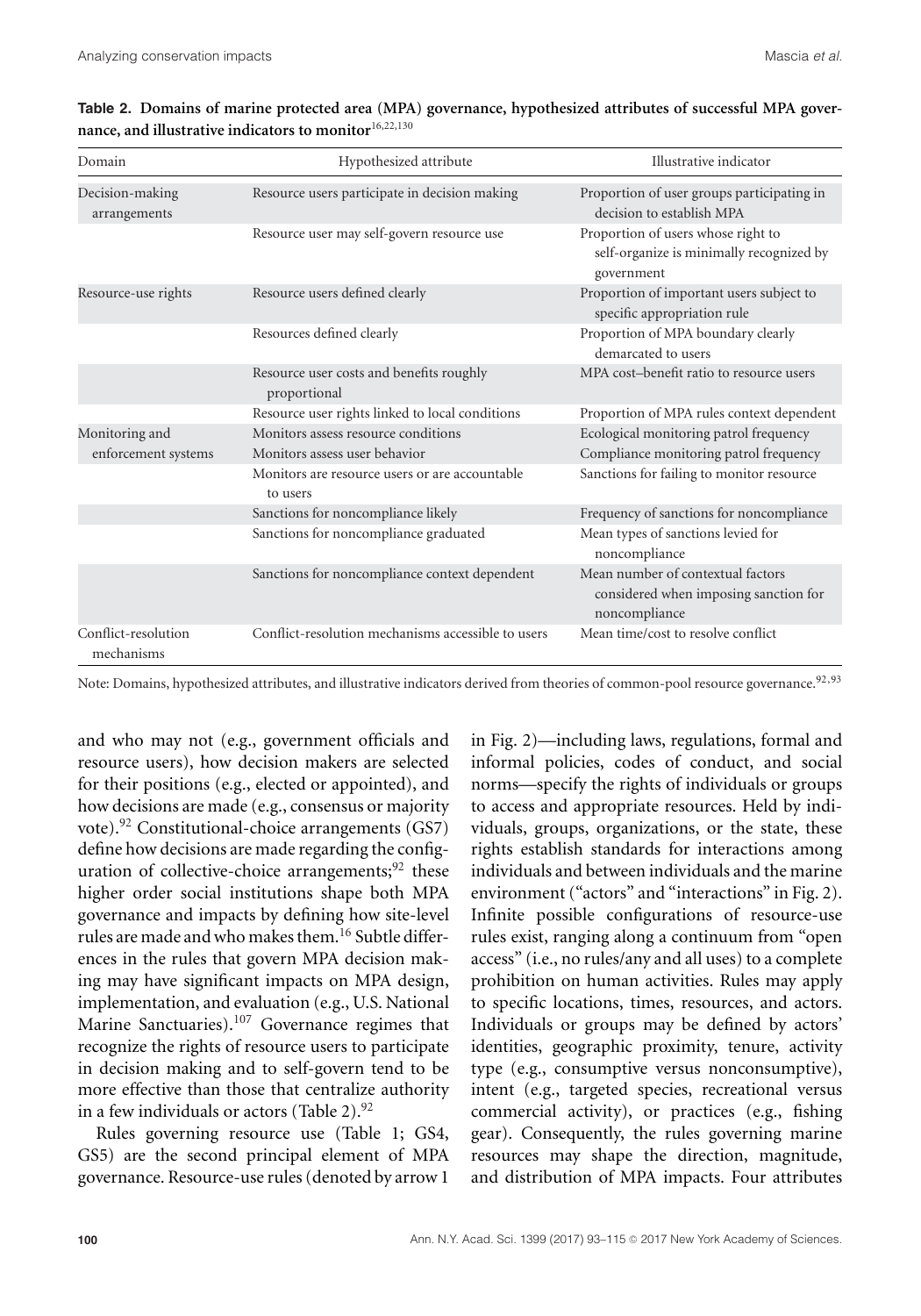

**Figure 4. Alternative hypotheses from theories of common-pool resource governance examined through the lens of impact evaluations. The relative treatment effect of paired conservation interventions, representing the single null (Tr***i***) or alternative common-pool resource hypotheses (Tr***j***) (e.g., protected area without active and accountable monitoring versus protected area with active and accountable monitoring), can be examined through impact evaluation. Contextual variables in Figure 2 are illustrated here as confounding variables that are explicitly controlled through research design. We use the term** *impact* **to denote a generic treatment effect (i.e., the causal impact of an intervention on a variable of interest). "Comparative impact" refers to the net difference in treatment effects between conservation interventions** *i* **and** *j***.**

of resource-use rights are associated with sustainable governance systems: (1) clearly defined resource users, (2) clearly defined resources, (3) contextually appropriate resource-use rights, and (4) roughly proportional impacts on resource users. $92,93$  Unclear boundaries may limit the ability of resource users to develop appropriate rules and monitor compliance. Incongruent rules or those with disproportionate effects on particular social or economic groups may undermine compliance.<sup>92</sup> Ecologists also note that MPA age, size, location, spatial configuration, and fishing prohibitions—all manifestations of resource-use rights—often shape MPA impacts (Table 2) (e.g., Refs. 38, 39, and 41).

MPA monitoring systems (Table 1; I9, GS8) seek to track changes in the state of MPA-associated social and environmental systems. MPA monitoring systems vary in what they measure and who does the measuring, as well as where, when, and how measurements are made. Monitoring can provide decision makers with insights on social and

ecological conditions (ambient monitoring), track the progress of management actions toward a specified goal (performance measurement), or document the intended or unintended impacts of MPA establishment (impact evaluation). $90$  In addition, the involvement of resource users and other nonscientists in formal data collection and analysis (i.e., participatory monitoring) may also provide a mechanism for increasing awareness, improving resource management, and empowering communities.<sup>108</sup> In practice, relatively few MPAs have comprehensive monitoring systems; resource users, managers, and other stakeholders often informally monitor environmental and social indicators to assess MPA performance (Table 2).16

Sanctioning systems (Table 1; GS8) attempt to increase compliance with rules governing resource use by monitoring user behavior (I9) and punishing those engaged in prohibited activities. By increasing the severity and likelihood of sanctions and thus raising the opportunity cost of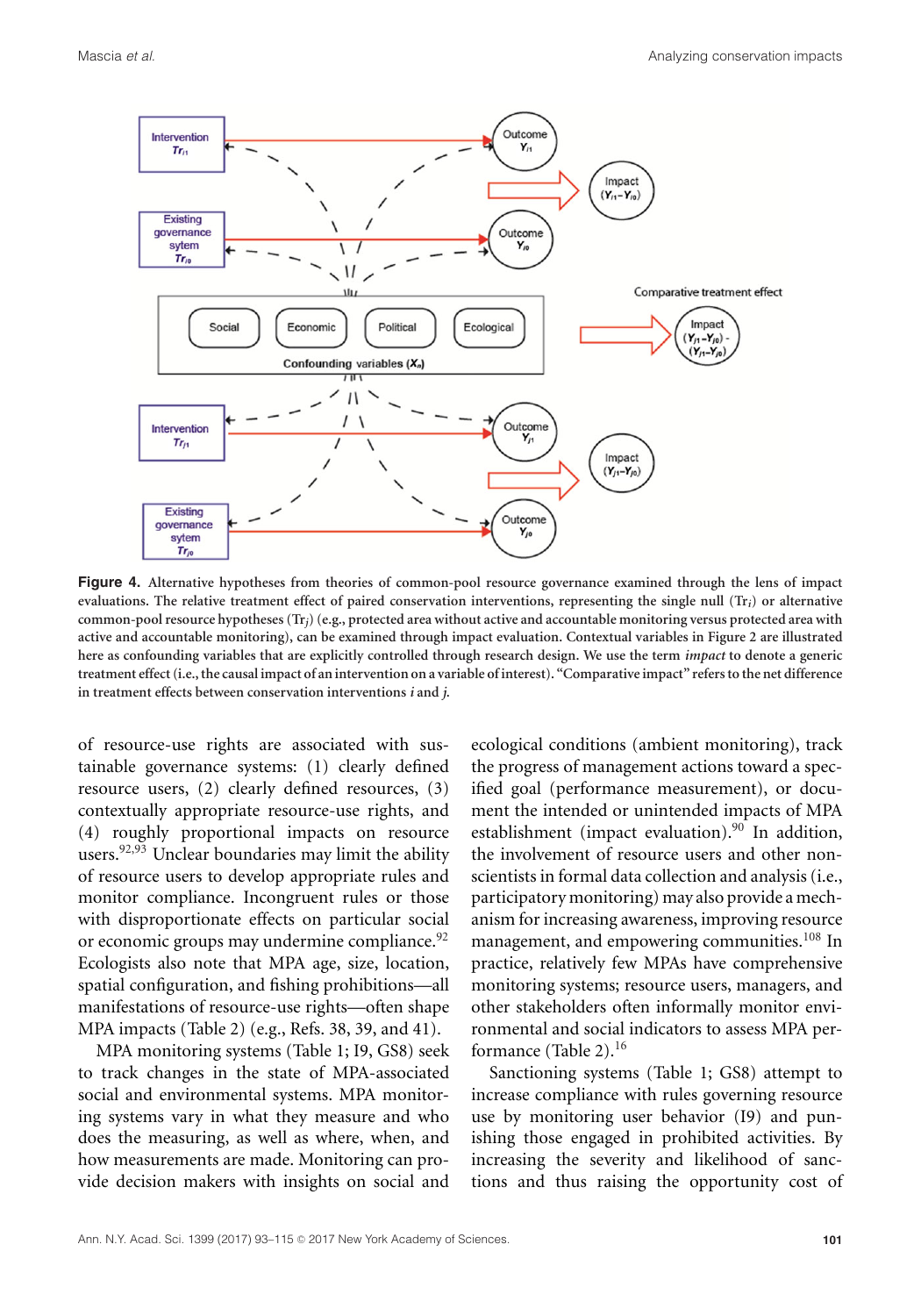noncompliance, enforcement systems act directly on resource users to foster adherence to established rules. Research highlights six attributes of monitoring and sanctioning systems that are hypothesized to enhance performance of MPAs and other natural resource governance regimes: monitoring systems that assess (1) resource conditions and (2) user behavior; and (3) ensure accountability to users; and enforcement systems with (4) meaningful but (5) graduated and (6) context-dependent sanctions, which ensure that the punishment fits the crime (Table 2). $92$ 

Lastly, conflict-resolution mechanisms are formal and informal processes for resolving disputes. Conflict-resolution mechanisms permit information exchange, clarification of resource-use rights, and adjudication of disputes related to decision making, resource use, monitoring, and enforcement. Though not highlighted in the SES framework, readily accessible and low-cost conflictresolution mechanisms enhance regime performance by mitigating social conflict and thereby minimizing resource overexploitation and dissipation of benefits from common-pool resources.<sup>92</sup> Conflict-resolution mechanisms also enhance MPA performance by giving voice to aggrieved parties and acknowledging their concerns, which increases the legitimacy of MPA rules and regulations. Evidence suggests that  $(1)$  rapid,  $(2)$  low-cost, and  $(3)$ easily accessible conflict-resolution mechanisms are more likely to facilitate negotiation between actors than more complex, expensive, or remote systems (Table 2). $92$ 

# *Resource-use patterns: actors and their interactions*

MPA governance regimes (Fig. 1; GS) directly and indirectly structure interactions (I) between humans (A) and marine species (RU) and ecosystems (RS) by defining the rules governing resource use and by shaping rates of compliance with these rules. These patterns of consumptive and nonconsumptive resource access, use, and appropriation (shown in blue in Fig. 2; I1) may be characterized by five sets of variables: the resources used; demographic attributes of the users; location of use; timing of use; and mode of use.<sup>109</sup> (In other words, *what* is being used *by whom, where*, *when*, and *how*?) The demographics of resource use—*who* uses resources—can be characterized by both the

number of users (A1) and their social attributes (A2; e.g., gender, age, class, place of residence, education, culture, ethnicity, and religion), though not all of these variables will be salient in all cases. Actors' past experiences  $(A3)$ , mental models  $(A7)$ , and degree of resource dependence (A8) also shape resource-use patterns. Location (A4) and timing of use also define resource-use patterns in simple but important ways. Lastly, the mode (A9) and intensity of resource use, including both consumptive (e.g., fishing) and nonconsumptive practices (e.g., dive tourism), are key characteristics of actors' resource-use patterns.<sup>110</sup> Resource-use patterns may vary in any one or all of these dimensions; these differences may lead to significant differences in the biological and social impacts of MPAs.<sup>37,109</sup>

#### *Resource systems, units, and interactions*

Resource-use patterns are structured by characteristics of resource systems and resource units (as illustrated by green elements in Fig. 2).Most wild marine plants and animals (Table 1; RS1) are common-pool resources characterized by a high degree of rivalry and by difficulty of excluding others,  $92$  though some marine species and ecosystems have distinctive characteristics (RU6) and clear boundaries (RS2) that facilitate exclusion. The abundance (RU5), economic value (RU4), and spatial and temporal distribution (RS3, RS9, and RU7) of marine resources all influence the likelihood of (un)sustainable use. Similarly, resource productivity (RS5) and robustness (depletability; RU2)—the ability of a resource to sustain itself in the face of human use (e.g., based on population growth rates)—differentiate marine species and ecosystems from each other.<sup>111</sup> Resource mobility (i.e., spatial movement of the resource, independent of user actions; RU1) and the capacity for storage (i.e., to capture and retain the resource for later use; RS8) are also key attributes that shape how humans govern and use marine resources.<sup>112</sup> Additional biological attributes of living marine resources (e.g., species, size, sex, age, and behavior) may shape how people interact with the marine environment and the impacts of these interactions.

#### *MPA outcomes*

Both theory and empirical evidence suggest that resource attributes, human resource-use patterns, and local context (discussed below) influence the ecological conditions (Table 1; O2) within and adjacent to an MPA. Common population-level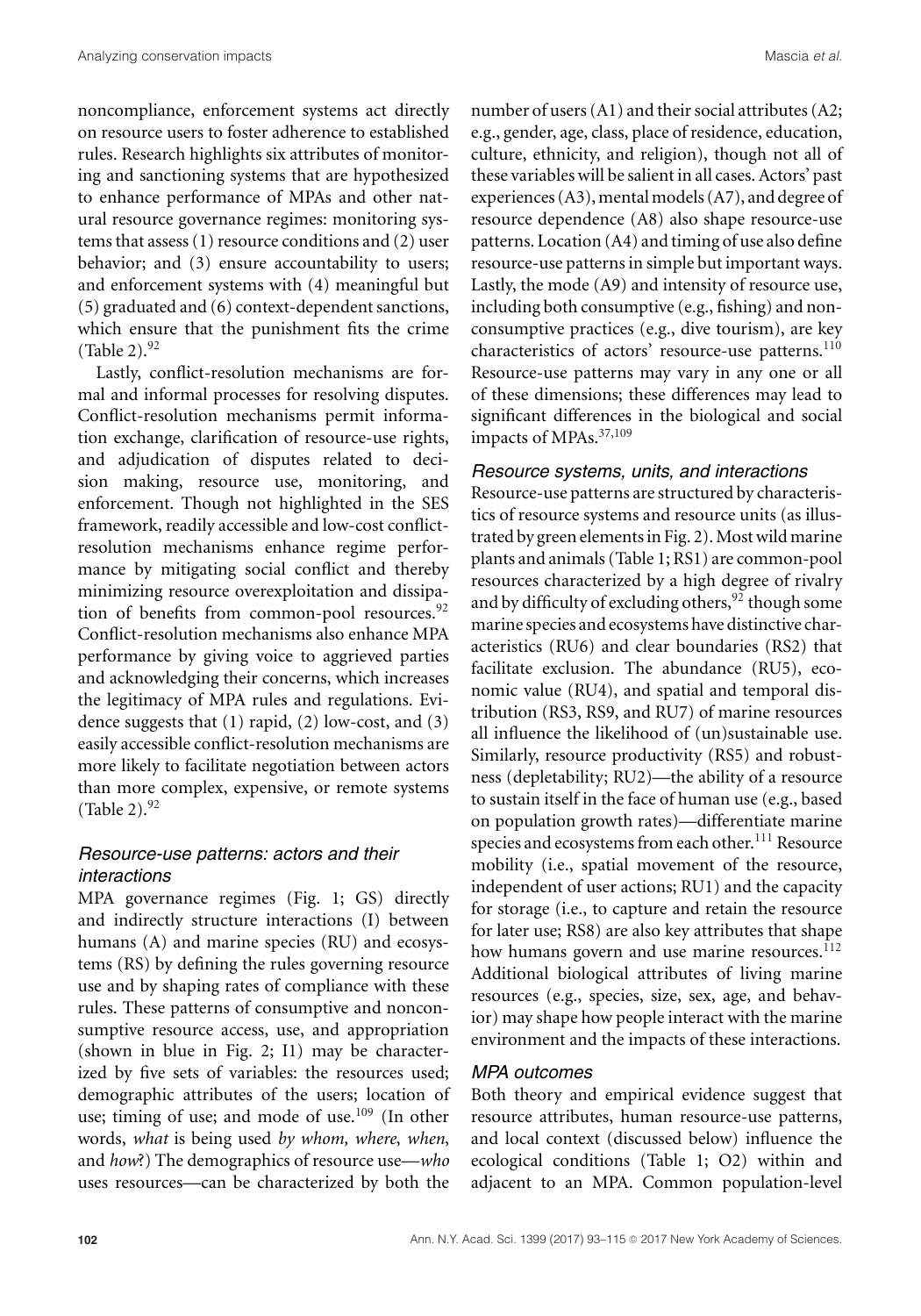| Attribute<br>Domain |                         | Illustrative indicator                               |
|---------------------|-------------------------|------------------------------------------------------|
| Population          | Numeric density         | Count of individuals per unit area                   |
|                     | <b>Biomass</b>          | Abundance multiplied by mean weight                  |
|                     | Age structure           | Frequency distributions of age classes               |
|                     | Recruitment             | Count of larvae per unit area                        |
| Community           | Species richness        | Number of species per survey                         |
|                     | Species diversity       | Simpson diversity index                              |
|                     | Trophic structure       | Distribution of trophic levels in species assemblage |
|                     | Functional redundancy   | Number of species within functional groups           |
| Ecosystem           | Productivity            | Fishery production                                   |
|                     | Habitat characteristics | Extent                                               |
|                     | Coastal processes       | Sediment cycling                                     |
|                     | Herbivory               | Grazing rates                                        |

| Table 3. Ecological domains, attributes, and illustrative indicators of the ecological impacts of marine protected |  |  |  |  |  |
|--------------------------------------------------------------------------------------------------------------------|--|--|--|--|--|
| areas $(MPAs)^{113-115}$                                                                                           |  |  |  |  |  |

indicators of MPA ecological conditions include numeric density, biomass, and age and size structure of fish and invertebrates; ecological communitylevel indicators include species richness and diversity, trophic structure, and functional redundancy; and ecosystem-level attributes include habitat characteristics and key ecological processes (Table 3) (e.g., Refs. 113–115). In general, increases in these metrics suggest positive MPA impacts, although ecological dynamics associated with some "effective" MPAs may result in declines in some indicators (e.g., prey species decline following recovery of predators).<sup>116,117</sup>

MPAs and other conservation interventions directly and indirectly influence human well-being through multiple pathways and mechanisms.<sup>89,118</sup> By introducing new systems of marine resource governance, MPAs may enhance or reshape the flows of marine ecosystem services, $22,119$  including provisioning services (e.g., finfish and invertebrate fisheries); regulatory services (e.g., carbon sequestration); cultural services (e.g., tourism); and supporting services (e.g., biodiversity; Table 4).<sup>120-122</sup> MPA governance regimes also definewhomay access these flows, reallocating the benefits of ecosystem services within and among social groups. $47,123$  Thus, MPAs shape the size of the marine resource pie (via ecosystem services) and determine who gets a slice of the pie (via property rights) and the size of the slice allocated to each individual (via property rights). In addition, the infrastructure and ideas associated with a conservation intervention may influence economic activities and social behavior, with direct and

indirect consequences for human well-being (e.g., Refs. 124 and 125).

The social impacts (Table 1; O1) of MPAs may be measured using diverse frameworks and indicators (e.g., UN Millennium Development Goals and UN Human Development Index).<sup>126,127</sup> Each framework provides an alternative structure for characterizing human well-being, but they frequently share core constructs, such as economic well-being, health, security and political empowerment, education, and culture.<sup>22,43,128</sup> Within each domain, indicators (Table 5) may be measured at one or more levels of social organization.<sup>129</sup> In Indonesia, for example, indices of material assets measure economic well-being at household, $130$ settlement, $^{131}$  and district levels. $^{132}$  Measuring multiple dimensions of human well-being allows one to examine synergies, trade-offs, and equity among outcomes.123,133

MPA impacts have ripple effects in space, time, and among outcomes (often referred to as "spillovers" or "leakage"; these impacts are both dynamic and complex, as studies of fishers have shown).57,63,134 For example, the redistribution of fishing effort from an MPA can increase the cost of fishing and lower profitability as a result of increased travel distance (and associated costs), increased exploratory fishing, and aggregation of fishing pressure in non-MPA locations.47,51,135 Observational studies $34,35,86,136$  and bioeconomic models<sup>137,138</sup> indicate that stock recovery and ecological spillover (net emigration of adult biomass and larvae) from areas where fishing is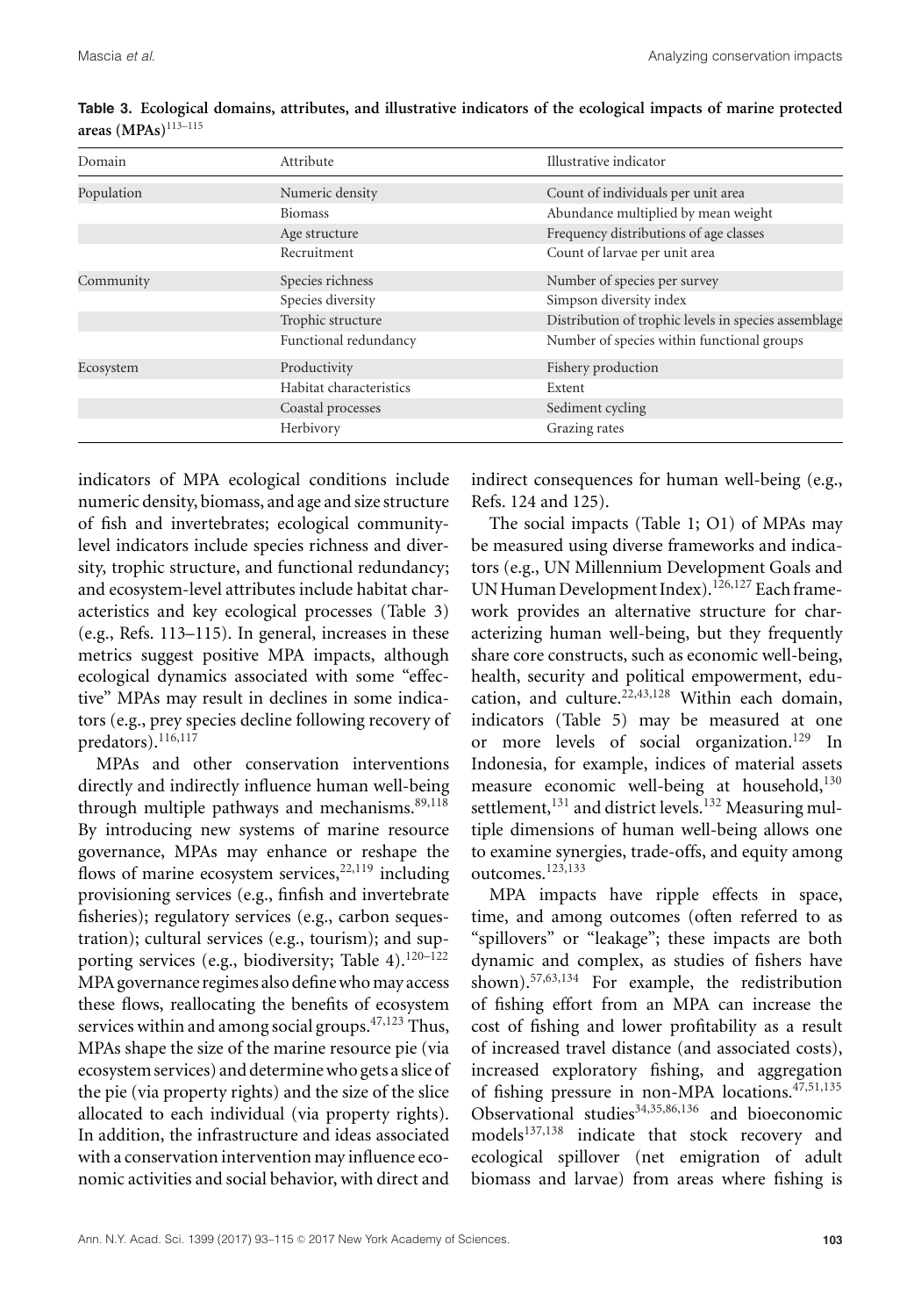**Table 4. Ecosystem service domains, attributes, and illustrative indicators of the ecosystem service impacts of marine protected areas (MPAs)**120–122

| Domain       | Attribute               | Illustrative indicator    |
|--------------|-------------------------|---------------------------|
| Provisioning | Fisheries               | Fisheries catch           |
|              | Materials               | Volume mined              |
| Supporting   | Biodiversity            | Number of species         |
| Regulatory   | Carbon<br>sequestration | Mangrove biomass          |
| Cultural     | Tourism                 | Annual value of tourism   |
|              | Recreation              | Scuba diving annual value |
|              | Existence values        | Nonuse existence value    |

prohibited can result in increased fish abundance and catch per unit effort in fishable areas, thereby mitigating some or all of these costs. In addition to changes in fishing costs and catch, shifts in the catchability of target species and redistribution of fishing effort result in market feedbacks (e.g., prices, quantity demanded and supplied); fishers may subsequently adapt by changing their harvest strategies.<sup>44,51,57</sup> Bioeconomic models and theory provide insights into these complex interactions and adaptive behavioral strategies, predicting how MPA economic impacts will vary over time and space (e.g., Refs. 63, 137, and 139). These spillovers influence research design, necessitating that studies address the manner in which these ripple effects may influence observations in non-MPA locations. If spillovers result in improved ecological conditions at a control site, for example, this will reduce differences in conditions inside and outside the MPA, resulting in a more conservative estimate of MPA impacts.<sup>24</sup> Establishing control sites at a distance beyond the expected influence of such spillovers allows for more reliable estimates of MPA impacts (see Ref. 70 and the case study described below).

#### *Context*

Elucidating the relationship between MPA interactions and outcomes requires controlling for contextual factors that may affect the likelihood of interventions or the nature of impacts. Marine resource governance (Fig. 1; GS), human activities (I), and ecological and social outcomes (O), for example, are shaped by the ecological (ECO) and social, economic, and political (S) context within which they are embedded.<sup>78,140</sup> Context may manifest in a variety of ways, across a variety of scales, influencing the likelihood of a conservation intervention occurring,<sup>18</sup> its governance characteristics,<sup>141</sup> and, ultimately, its social and ecological impacts.70 Controlling for context—and other exogenous factors—allows one to measure the impact of an MPA by isolating the causal relationship between the intervention (i.e., MPA establishment) and its impacts (i.e., resultant changes in ecological and social conditions).

Biophysical context (ECO) has a substantive effect on marine resource governance, human behavior, and site-level social and ecological conditions. Conservation interventions are preferentially established in areas of high biological importance (e.g., high biodiversity or endemism) $142,143$  and low-opportunity costs of conservation (e.g., remote areas), $144,145$  with MPAs predominantly occurring in coastal areas<sup>146</sup>—all illustrations of selection bias in the siting of MPAs. Biophysical context also structures historic and current human uses of the marine environment in and around MPAs; for example, upwelling areas of high productivity are often targeted by fishers, while high wave exposure can deter small-scale fishers.147 Large-scale biophysical factors, such as temperature, productivity, habitat connectivity, and vulnerability to large storms, have shaped present-day ecosystems and continue to influence MPA ecological conditions.<sup>148</sup> Localized biophysical characteristics (e.g., wave exposure, depth, reef type, and benthic habitat characteristics) similarly influence the ecological community structure of MPAs and MPA responses to natural and anthropogenic disturbances—and conservation interventions.149,150 For example, the ecological recovery of corals within MPAs, which are associated with increases in herbivorous parrotfish, can be greater in sheltered areas where algae grow slowly.<sup>151</sup> These biophysical characteristics may subsequently influence MPA impacts on human well-being, through ecological changes that have cascading effects on social conditions (e.g., ecosystem productivity may influence the intensity, duration, and yield of fishing efforts).

Social context (S) also shapes marine resource governance, human activities, and social and ecological impacts. Social structure influences the probability of collective action and self-governance, with decentralized governance structures more likely to emerge where the probability of local collective action is high.<sup>152</sup> Traditions of customary marine tenure, for example, may foster local MPA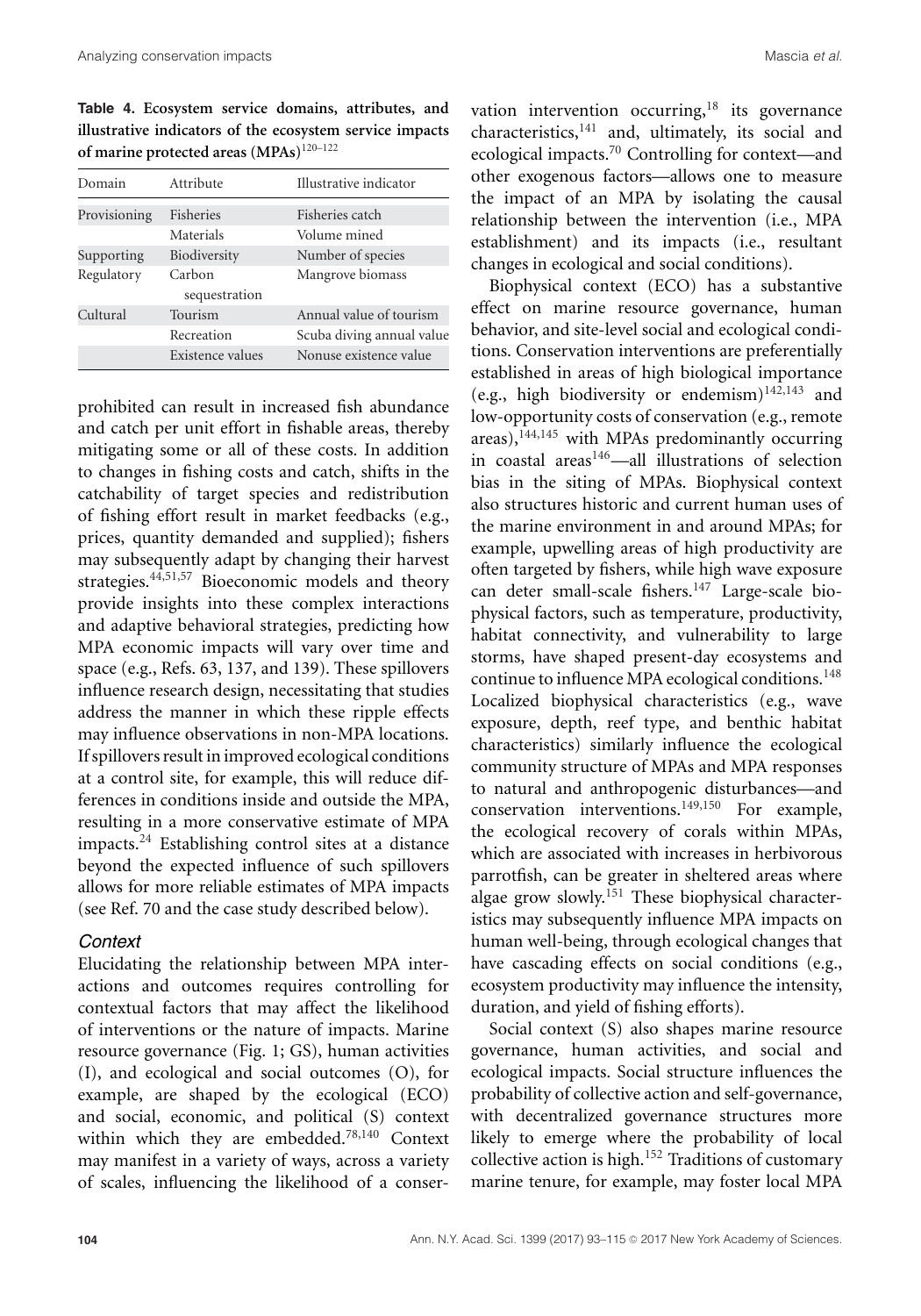| Domain                | Attribute               | Illustrative indicator                            |  |  |
|-----------------------|-------------------------|---------------------------------------------------|--|--|
| Economic well-being   | Occupation              | Primary occupation                                |  |  |
|                       | Economic status         | Household material assets index                   |  |  |
|                       |                         | Trend in economic status                          |  |  |
|                       | Fishing characteristics | Primary fishing technique                         |  |  |
|                       |                         | Household dependence on marine protein            |  |  |
|                       |                         | Economic dependence on marine fisheries           |  |  |
| Health                | Food security           | Household food security index                     |  |  |
|                       |                         | Child food security index                         |  |  |
|                       |                         | Catch per unit effort                             |  |  |
|                       | Birth rate              | Birth rate                                        |  |  |
|                       |                         | Adolescent birth rate                             |  |  |
|                       | Mortality               | Infant mortality rate                             |  |  |
|                       |                         | Under-five mortality rate                         |  |  |
|                       |                         | Adult mortality rate                              |  |  |
|                       | Morbidity               | Household disease rate                            |  |  |
|                       |                         | Household disease burden                          |  |  |
| Political empowerment | Resource rights         | Household marine tenure index                     |  |  |
|                       | Community organization  | Participation in community groups                 |  |  |
|                       |                         | Financial contribution to marine community groups |  |  |
|                       |                         | Female participation in marine community groups   |  |  |
|                       | Political engagement    | Voting rates                                      |  |  |
| Education             | Formal education        | Adult literacy rates                              |  |  |
|                       |                         | School enrollment rates                           |  |  |
|                       | Environmental education | Awareness of threats to marine environment        |  |  |
|                       |                         | Awareness of marine conservation actions          |  |  |
| Culture               | Place attachment        | Mean place attachment                             |  |  |
|                       | Social conflict         | Trends in social conflict                         |  |  |

|  | Table 5. Social domains, attributes, and illustrative indicators of the impacts of marine protected areas |  |  |  |  |  |  |
|--|-----------------------------------------------------------------------------------------------------------|--|--|--|--|--|--|
|--|-----------------------------------------------------------------------------------------------------------|--|--|--|--|--|--|

Note: All indicators may be disaggregated by demographic characteristics (e.g., age, gender, wealth, education, and class) to explore the distributive impacts of MPAs.<sup>42,47,118,130</sup>

establishment.<sup>6</sup> At the same time, a lack of human capacity may limit the potential for MPA comanagement or collaborative adaptive management.<sup>153</sup> National social context, by contrast, explains little variation in MPA abundance and spatial extent;<sup>18</sup> for example, fishers per capita does not influence MPA establishment at the national level.<sup>18</sup> Social structures (e.g., occupational structures and resource dependence) also shape MPA use rights and other aspects of marine resource governance.141,154 Differences in social systems (e.g., societal values and demographic trends (S2)) may also influence MPA impacts; social cohesion, for example, correlates positively with fisheries management outcomes.<sup>155</sup>

Similarly, economic context influences marine resource governance, human activities, and ecological and social conditions. MPAs are often situated where opportunity costs for extractive uses are low,<sup>145</sup> creating considerable selection bias that must be accounted for when comparing MPA to non-MPA locations.<sup>70</sup> Market access (Table 1, S5), for example, may influence MPA establishment and governance.<sup>141</sup> Market access also influences resource use and ecological conditions, as well as human well-being in coastal settings; $140,156,157$ economic development has also been linked to fish biomass.<sup>158</sup> Market access may also influence the extent to which local communities depend on marine resources, which, in turn, may mediate the magnitude of MPA impacts on human well-being. $42,63$  For example, households with high dependence on marine resources are more likely to be affected by the reallocation of resource rights linked to MPA establishment.<sup>42</sup> More broadly, the economic value of fishery resources has been shown to determine when and where fisheries develop<sup>159</sup> and whether overexploitation is likely to occur.<sup>160</sup> Fishing activity is heavily influenced by the opportunity costs of fishing (i.e., the next best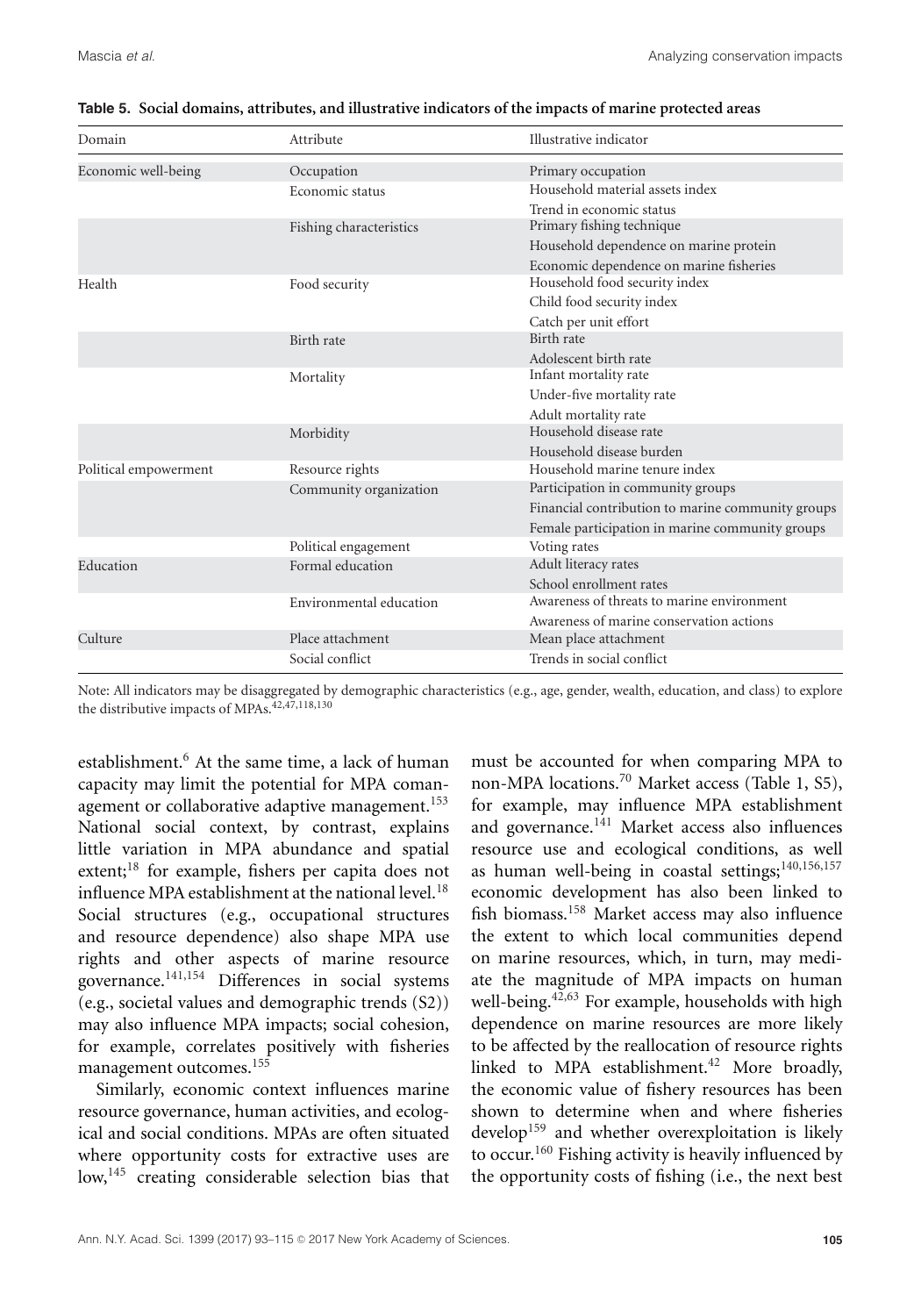alternative income)<sup>63</sup> and economic incentives, where fishing costs (including distance) and expected returns (price, catch per unit effort) influence fishing locations, intensity, frequency, and gear choice.44,57

Lastly, political context (S) may also shape marine resource governance, human activities, and social and ecological conditions.6,18,69,157 Country-level governance characteristics (e.g., political stability (S3), voice, and accountability) do not appear closely correlated with MPA establishment, though enabling legislation can accelerate MPA establishment (e.g., the Philippines), $^{18}$  and shifts in marine resource governance may track the evolution of governance in postcolonial states.<sup>6</sup> Decision-making arrangements may also influence MPA size and location; scattered evidence suggests that decentralization policies foster many small coastal MPAs, whereas centralized decision making is associated with fewer, larger, and more remote MPAs.<sup>18,161</sup> One might expect rule of law, corruption, accountability, and other contextual political factors to shape human behavior within MPAs—and MPA impacts—through macrolevel influences on fishing practices, tourism, or land use, but research has not yet examined these relationships fully (but see Ref. 162). The history of marine resource governance may shape ecological and social context and thus the probability of MPA establishment and/or the nature of MPA impacts, though rigorous research designs should control for such histories and other aspects of political context (for an example, see Box 1).

# **Box 1. 3FIGS in action: impact evaluation of MPAs in the Bird's Head Seascape, West Papua, Indonesia**

In the Bird's Head Seascape (BHS) of West Papua, Indonesia, an interdisciplinary team*<sup>d</sup>* is applying the 3FIGS approach to document and explain the social and ecological impacts of MPAs (Fig. 5).<sup>70,130</sup> The BHS is recognized for its exceptional cultural and biological diversity, but human activities (e.g., destructive fishing practices and coastal sedimentation) have jeopardized both the ecological integrity of the region and the livelihoods of its resource-dependent residents.163 Given these challenges, local and international organizations partnered to establish 12 MPAs within the BHS, encompassing more than 35,000 km<sup>2</sup>. Through these MPAs, "empowered and capable Papuan communities, governments, and local partners protect their critical coastal and marine ecosystems, thereby protecting the single greatest reservoir of tropical marine species on the planet, while enhancing food security, livelihood opportunities, as well as their cultural heritage and traditional ownership rights."164 These MPAs, which include both multiple-use areas and no-fishing areas, establish preferential use rights for local residents that enable these residents to fish for subsistence and commercial use within the MPAs and empower them to exclude nonresidents ineligible to fish within the MPAs.

To determine the social and ecological impacts of the BHS MPAs and to test the null hypothesis of "no impact," the scientific team employed a quasiexperimental impact evaluation informed by SESs to identify both outcome variables and potential confounders. To measure social impacts, the team first established baselines for eight MPAs and matched non-MPA controls. In addition to basic demographic information, household surveys documented human well-being (O1) using more than 150 indicators across five social domains: economic well-being, health, political empowerment, education, and culture. To identify non-MPA control households, the team used a multistep matching process at each MPA, designed to control for confounding processes (identified from the SES classificatory framework). An initial coarse match identified non-MPA settlements with key characteristics similar to MPA settlements. Drawing on the SES framework, coarse matching variables included occupation, social structure, market access, and political jurisdiction as proxies for the key attributes of context (S), resource systems (RS), resource units (RU), and actors (A) that may affect participation in an MPA or its outcomes. After the team surveyed these settlements (having used power analysis to determine the appropriate sample sizes for each settlement and each MPA in its entirety), it used Mahalanobis metric matching (a nearest-neighbor statistical matching method) to identify pairs of MPA and similar non-MPA households with similar observable characteristics. Statistical matching procedures, within an impact evaluation research

*<sup>d</sup>*The team is led by authors M.B. Mascia, H.E. Fox, L. Glew, and G. Ahmadia, as well as professor Fitryanti Pakiding of the University of Papua in Indonesia.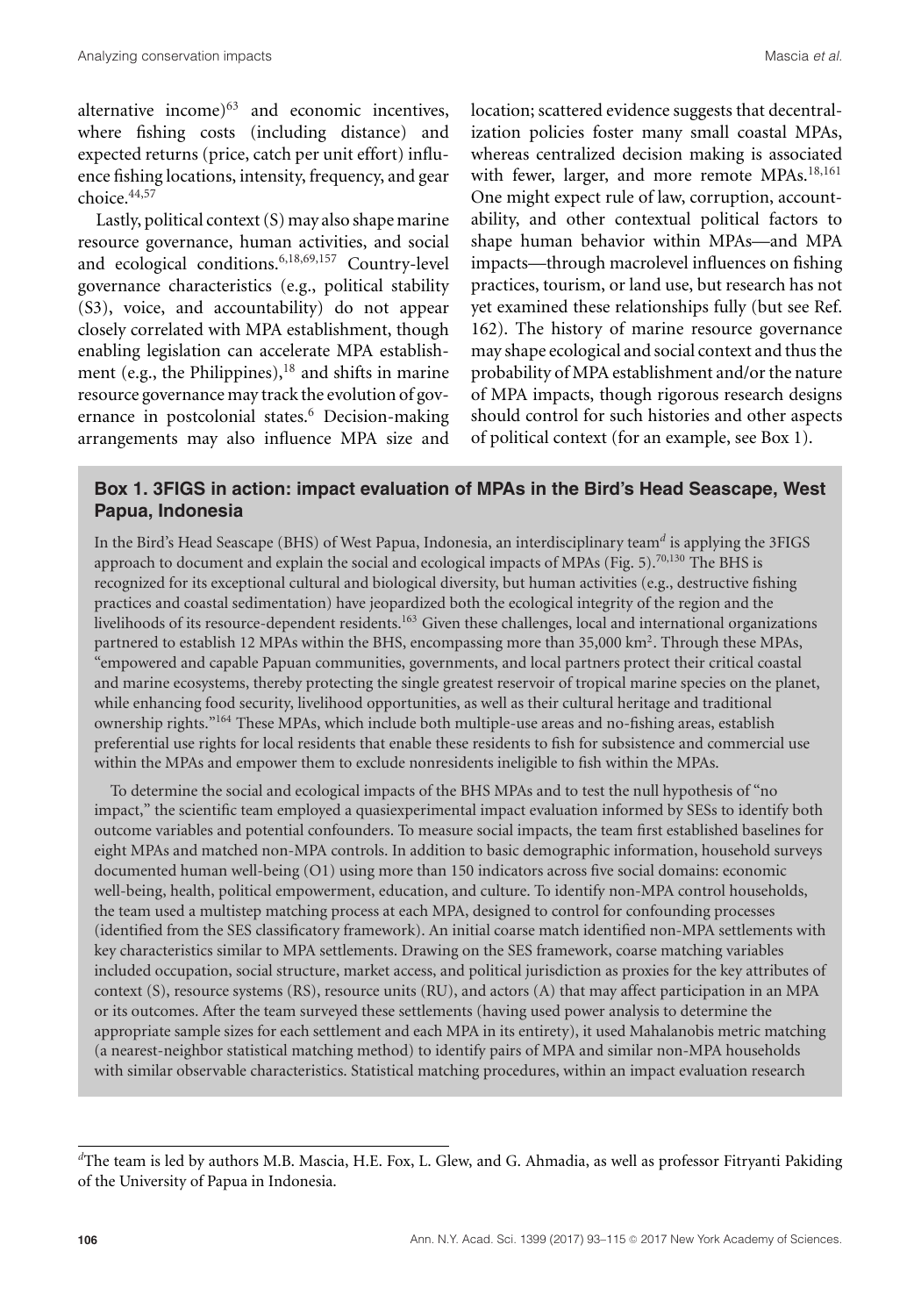design, allowed the team to control for observable characteristics related to socioeconomic attributes (A2), ethnic composition (A6), and number of actors (A1) that could influence subgroup treatment effects (e.g., relative impacts on fisher versus nonfisher households). Baseline monitoring occurred in 2010–2012, following legal establishment of the MPAs and designation of boundaries, but before development of management plans and implementation of MPA zoning plans. To minimize the potential for spillover or leakage effects to bias estimates of MPA social impacts, control households and their fishing grounds were identified beyond known distances for economically meaningful levels of fish population spillover. Repeat data collection occurs at 2-year intervals until 4 years postbaseline, at which point monitoring will occur at 3-year intervals. The team uses difference-in-difference estimates of statistically matched MPA and non-MPA households to calculate the average treatment effect (i.e., impact) of each MPA for each of the social indicators. Demographic and spatial data allow the team to explore a targeted subset of spatial and temporal synergies, trade-offs, and equity within and among social groups and across domains of human well-being (O1), as well as to test hypotheses derived from theories of common-pool resource governance on the role of governance in shaping social impacts.

To monitor the ecological impacts of BHS MPAs, the scientific team adopted an analogous research design to measure changes in common reef ecosystem indicators (O2). Indicators included benthic (coral, other invertebrate and algal communities) and fish community attributes (e.g., abundance, size, and biomass of key reef species). After initially establishing ecological baselines within MPA boundaries (2009–2011), the team subsequently employed coarse matching methods to identify corresponding non-MPA controls (on the basis of 10 contextual variables describing structural, biophysical, and social features of coral reef sites  $(ECO, S)<sup>70</sup>$  and completed ecological baselines in control sites in 2012. Transect-to-transect statistical matching allows direct "apples-to-apples" comparisons of MPA and non-MPA coral reefs. Subsequent monitoring is occurring at 2-year intervals through baseline +4 years, at which point monitoring will occur at 2- to 3-year intervals. To reduce the risk of contaminated estimates of ecological impacts, control sites were sited beyond estimated distances for ecologically meaningful levels of fish population spillover.<sup>70</sup> As with social impacts, the team uses difference-in-difference estimates of changes in statistically matched MPA and non-MPA underwater transects to calculate the average treatment effect of each MPA across the ecological indicators. Life history and spatial data allow the team to explore a targeted subset of spatial and temporal synergies, trade-offs, and heterogeneities within and among ecological groups and across domains of ecological condition (O2). Larval dispersal and fish migratory behaviors can generate large-scale spillover effects, constraining the effectiveness of conventional use of fixed distance to minimize bias arising from interactions between intervention and nonintervention sites.<sup>70</sup> Consequently, estimates of MPA impact are interpreted with caution, particularly for highly mobile species.

To explain these social and ecological impacts and to test the null hypothesis that governance does not influence MPA outcomes, the team also monitors marine resource governance (decision-making arrangements (GS4), resource-use rights (GS5, GS6), monitoring and enforcement systems (GS8, I9, I10), and conflict-resolution mechanisms) in both MPA settlements and similar non-MPA controls.130 Linked focus group discussions and key informant interviews provide data on key governance variables, allowing the team to test hypotheses derived from theories of common-pool resource governance. The team employs purposive sampling techniques to identify focus group participants and key informants in each settlement, given that knowledge of governance processes is not distributed uniformly or randomly among residents. Data collection among settlements occurs over two sampling periods; the data are pooled to estimate values for each governance variable at each time step. Governance data allow the team to explore the role of specific governance variables (GS) in shaping the direction, magnitude, and distribution of the social and ecological impacts of MPAs (O).

## **Discussion**

Understanding what works, what does not, and why outcomes differ are fundamental challenges for conservation science and policy. A longstanding focus on ecological dynamics and human threats to biodiversity has led much of conservation to focus on what to conserve and where to do so.165,166 A proliferation of initiatives, employed by government agencies and nongovernmental organizations, has emerged in response to these threats.<sup>2</sup> The limited scientific inquiry into the impacts of these initiatives—both to make sense of the world and to inform effective policy has been plagued by a lack of social theory<sup>91</sup> and by weak research designs that fail to control for alternate explanations of observed outcomes. $^{11}$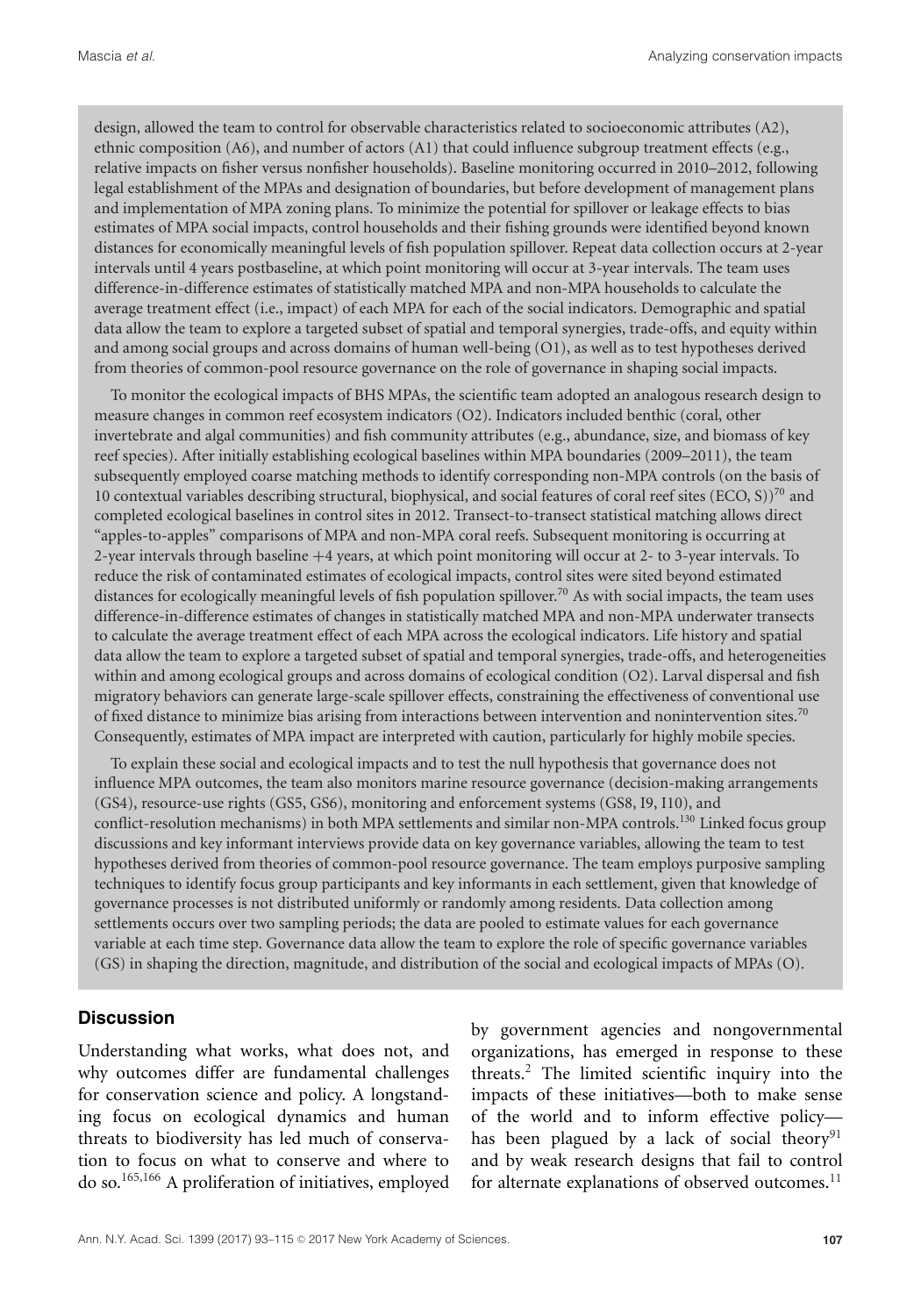

**Figure 5. Application of the 3FIGS approach to understand the impacts of marine protected areas in the Bird's Head Seascape, Indonesia. Conservation interventions often represent novel governance systems that induce a causal chain of events with intended and unintended consequences, feedback loops, synergies, and trade-offs. Related ecosystems (ECO) and social, economic, and political settings (S) in Figure 1 are collectively represented here as contextual variables. Solid lines represent direct links; dashed lines represent feedback mechanisms. Numbered arrows represent links labeled in Figure 1 as (1) "set rules for," (2) "set conditions for," (3) "participate in," (4) "set conditions for," (5) "are inputs to," and (6) "are part of." Numbered arrows (7–10) represent feedback mechanisms. Gray arrows and filled gray boxes represent elements of the social–ecological system that are explicitly controlled for through quasiexperimental research design.**

The social impacts of conservation interventions remain particularly poorly understood.<sup>22,167</sup> As a result, in many cases, conservation policymakers are shooting in the dark, not knowing which interventions work and which do not.<sup>11,168,169</sup>

The 3FIGS approach provides a novel and robust means for documenting and explaining the intended and unintended impacts of MPAs and analogous biodiversity conservation interventions. Impact evaluations of terrestrial and freshwater protected areas, for example, could readily adopt the 3FIGS framework and adapt the MPA example to other biomes. Similarly, 3FIGS could be readily adapted for other place-based conservation interventions that focus on resource governance, such as forest and fisheries certification, payments for ecosystem services, and community-based natural resource management. For conservation interventions that focus on mechanisms other than governance (e.g., environmental education and economic reforms), the theoretical component of 3FIGS can be modified from common-pool resource governance to accommodate other social theories and associated hypotheses (e.g., theories

of planned behavior, commodity chains). Appropriate research designs, theories, and conceptual frameworks allow one to measure the direction, magnitude, and distribution of social and ecological impacts that emerge from conservation interventions, as well as the heterogeneity of these impacts among groups and across space and time. Examining MPAs and other conservation interventions as policy experiments provides the basis for both better understanding the world around us and designing more effective conservation interventions.<sup>11,170,171</sup>

## *Caveats*

Despite the power of a 3FIGS approach, however, integrating impact-evaluation research design, the SES conceptual framework, and hypotheses from common-pool resource governance theory is not a silver bullet for understanding the complex synergies and trade-offs that may emerge from MPAs and other conservation interventions. Furthermore, which interventions work and which do not may depend on the context, which is important for the interpretation and transferability to other contexts of impact evaluation results, which have high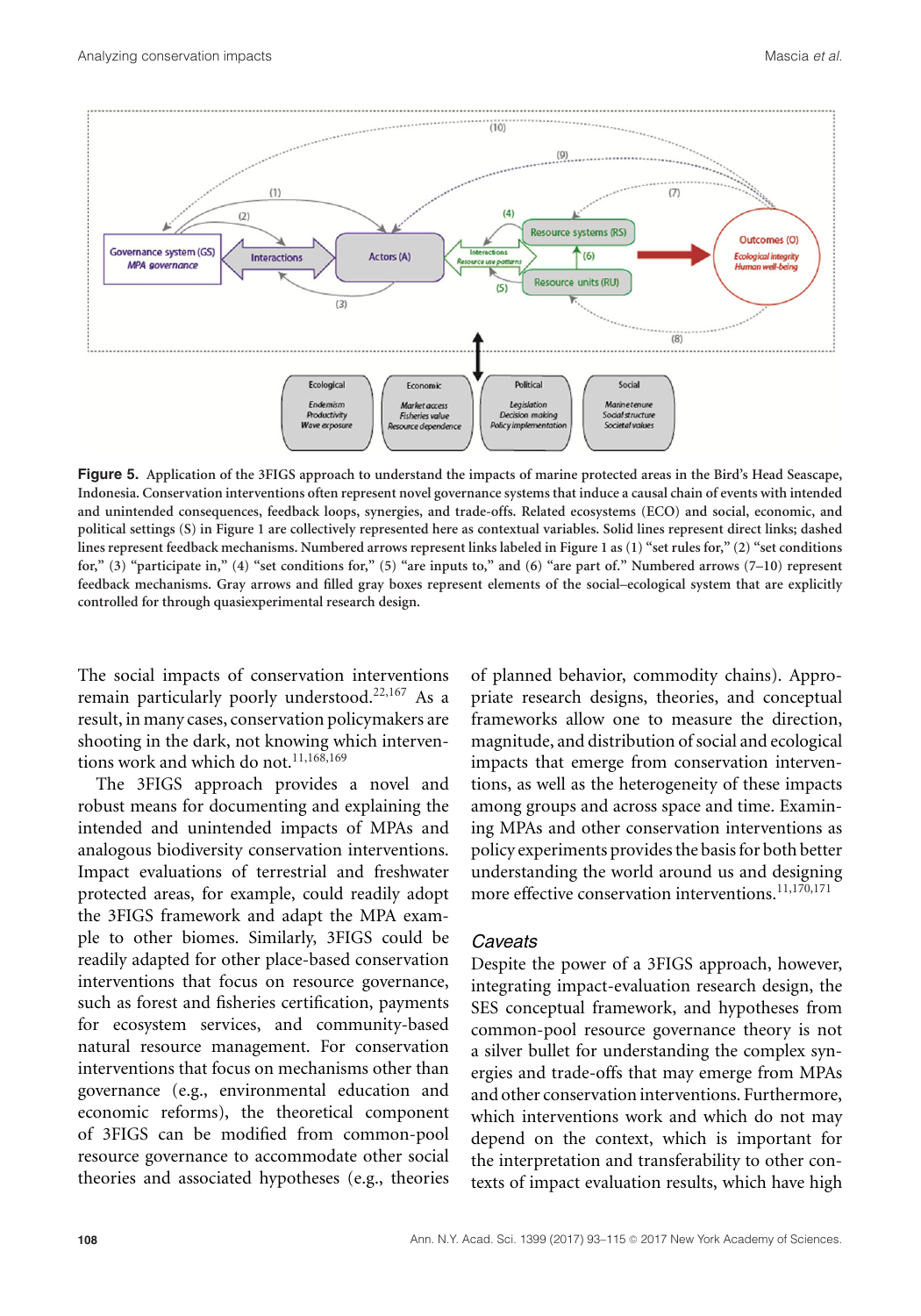internal validity but low external validity. Consequently, the practical application of the 3FIGs approach may be easiest where harvested species have limited mobility (minimizing spillover effects) and where an intervention affects a subset of the SES resource (creating a pool of viable control sites). The reductionist framework provided by impact evaluation imposes clear limits, both practical (e.g., complexity of sampling design)<sup>82</sup> and analytic (e.g., subgroup treatment effects), $172,173$  on the scope of any given analysis; a reductionist approach may be insufficient to understand the full suite of feedbacks and interactions between social–ecological domains that are known to exist but remain poorly documented.<sup>174</sup> A classic example is "fishing the line,"175 where an ecological response (i.e., higher fish abundance in the MPA spilling over beyond the boundary) drives a change in human behavior (i.e., spatial reallocation of fishing effort to the MPA boundary), which, in turn, may alter the ecological response (i.e., differential mortality rates alter fish behavior, lowering fish density close to MPA boundaries).<sup>175</sup> Similarly, identifying the unique contributions of factors that may covary with governance is a substantive challenge; for example, administrative activities and capacities, such as management plans, budgets, and staffing, have been hypothesized to shape impacts of MPAs and other conservation interventions, $176$  but supporting evidence is weak.177–181 However, a recent study examining the relationship between management capacity and ecological performance of MPAs has shown that capacity gaps (e.g., budget and staffing) may explain the unrealized conservation potential of  $MPAs.<sup>24</sup>$ 

While novel analytical approaches (e.g., Ref. 89) increasingly enable researchers to explore complex causal mechanisms and interaction effects, minimum viable sample size<sup>182</sup> and the danger inherent to multiple hypothesis testing $183$  impose hard limits on model specification. In effect, the analytic constraints of impact evaluation will require scholars to choose between (1) "black box" approaches that are blind to the governance attributes of the intervention to capture emergent properties and feedbacks between outcomes and (2) carefully bounded analyses that explore the relationships among a subset of governance hypotheses and outcomes. Narrative or modeling approaches, buttressed by specific, testable hypotheses, may be required to disentangle complex interactions.<sup>184</sup>

#### *Frontiers*

Novel data-acquisition tools and analytic techniques may enable scholars to provide insights into increasingly complex questions about the impacts of MPAs. Crowd-sourced data and citizen science, for example, may provide an opportunity to build sufficiently large data sets to understand specific sets of emergent properties and interactions. Recent highprofile MPA research has benefited from widespread observations by nonscientist scuba divers;<sup>38</sup> marine citizen science has also been used to examine global population trends among manta rays.<sup>185</sup> Similarly, the increasing availability of government micro-data in online archives (e.g., the World Bank microdata archives) will expand the geographic scope of global synthesis studies, including explorations of MPA social impacts. However, the emergence of Big Data alone will not be sufficient to provide empirical insights on 3FIGS. Bayesian statistical techniques that allow for the integration of qualitative data into quantitative models (e.g., as informative priors) and enhanced ability to document the uncertainty inherent to specific estimates may both broaden the suite of hypotheses that can be addressed in a singlemodel and provide more nuanced insights into the emergent properties of SESs.

Some familiar challenges will likely remain, despite novel data-acquisition approaches and analytic advances. Data-synthesis efforts require more data than can be gathered by individual researchers or research projects, particularly for interdisciplinary analysis. Spatial or temporal overlap of ecological and social data-collection efforts is rare, and meaningful integration of multidisciplinary data sets poses both practical and theoretical challenges.22 MPA synthesis efforts based on published literature provide novel insights $23,42$ but are limited by methodological differences in underlying studies (which limit comparability). Synthetic analyses based on raw data are frequently constrained by the ability and willingness of researchers to share data and expertise. Research networks and standardized monitoring approaches provide a framework for data compilation and sharing while also addressing issues of data comparability. Forest- and development-focused research networks, for example, are generating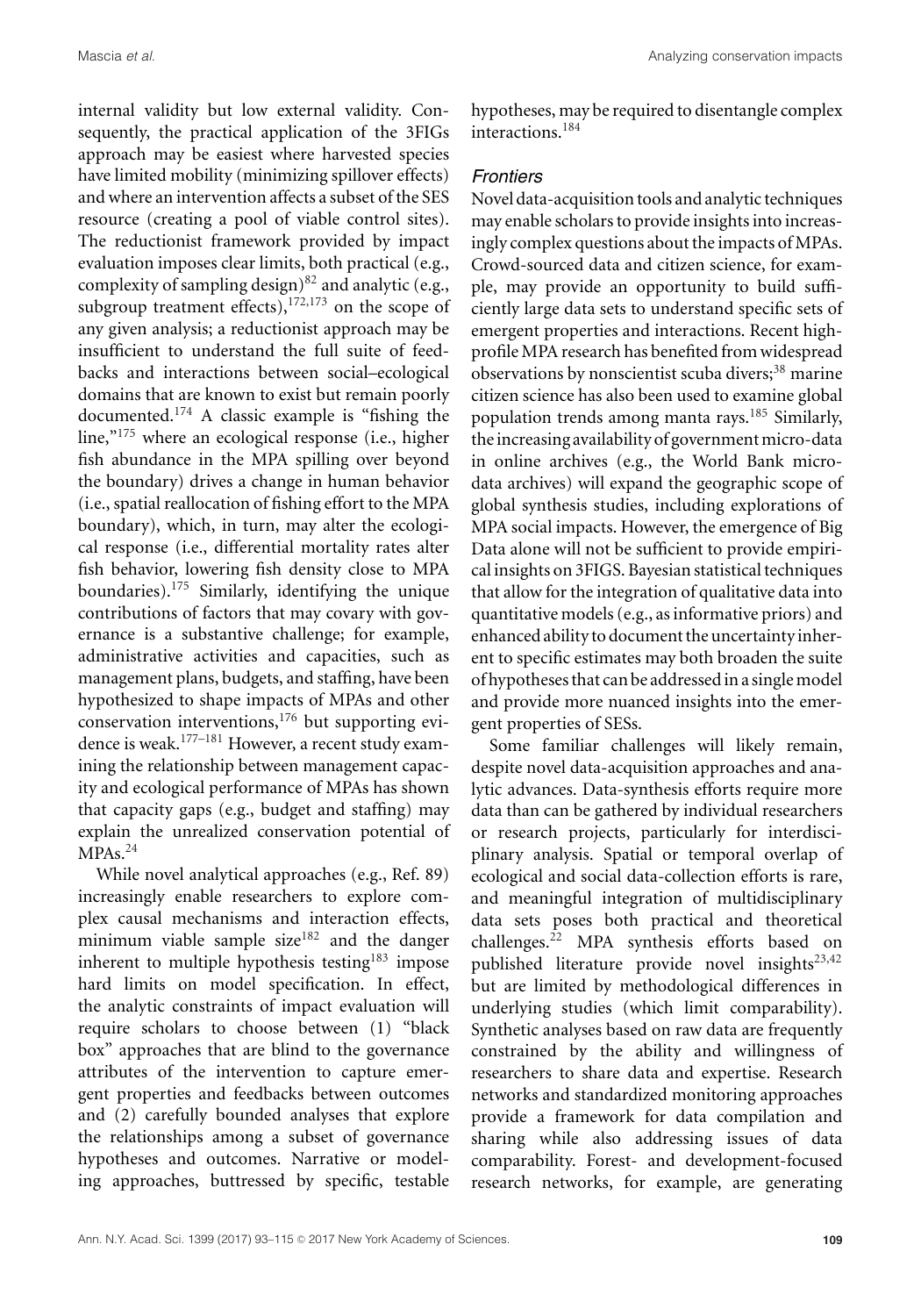# **Conclusions**

Despite the challenges associated with impact evaluation of conservation interventions, key scientific and policy advances are possible through a 3FIGS approach. In recent years, independent considerations of impact-evaluation research designs, hypotheses from common-pool resource governance theory, and the SES conceptual frameworks have provided novel insights into the performance of MPAs and other conservation interventions. Scientists now have the opportunity to build upon the strengths of these three approaches to generate fundamental insights into how the world works—the essential basis for evidence-based policy. The conservation community will never answer all of its questions, but greater conceptual clarity and analytic rigor will allow us to better understand how MPAs and other interventions shape society and the world around us.

## **Acknowledgments**

This work was supported by the National Socio-Environmental Synthesis Center (SESYNC) under funding received from the National Science Foundation DBI-1052875, as part of the working group *"*Solving the Mystery of Marine Protected Area (MPA) Performance: Linking Governance, Conservation, Ecosystem Services and Human Well Being." David Gill was supported by the Luc Hoffmann Institute and SESYNC. Alfonso Lombana, Gonzalo Cid, Ruth Gates, Anne Henshaw, Hannah Thomas, and Stephen Woodley also provided valuable contributions. Michael Webster and Carly Strasser provided valuable feedback on the manuscript, and Dawn Pointer McCleskey and Molly Spiegel assisted with references. This manuscript is an output of the IUCN World Commission on Protected Areas–Species Survival Commission Joint Task Force on Biodiversity and Protected Areas. This manuscript is contribution #10 of the research initiative *Solving the Mystery of MPA Performance.*

#### **References**

- 1. Adams, W.M. 2004. *Against Extinction: The History of Conservation*. Earthscan.
- 2. Rands, M.R.W. *et al*. 2010. Biodiversity conservation: challenges beyond 2010. *Science* **329:** 1298–1303.
- 3. Adams, W.M.*et al*. 2004. Biodiversity conservation and the eradication of poverty. *Science* **306:** 1146–1149.
- 4. Gómez-Baggethun, E., R. De Groot, P.L. Lomas & C. Montes. 2010. The history of ecosystem services in economic theory and practice: from early notions to markets and payment schemes. *Ecol. Econ.* **69:** 1209–1218.
- 5. Dressler, W.*et al*. 2010. From hope to crisis and back again? A critical history of the global CBNRM narrative. *Environ. Conserv*. **37:** 5–15.
- 6. Johannes, R.E. 2002. The renaissance of community-based marine resource management in Oceania. *Ann. Rev. Ecol. Syst.* **33:** 317–340.
- 7. Vandenbergh, M.P. 2013. Private environmental governance. *Cornell Law Rev.* **99:** 129–199.
- 8. Bray, Z. 2010. Reconciling development and natural beauty: the promise and dilemma of conservation easements. *Harvard Environ. Law Rev.* **34:** 119–177.
- 9. Langholz, J.A. & J.P. Lassoie. 2001. Perils and promise of privately owned protected areas. *Bioscience* **51:** 1079– 1085.
- 10. Costello, C., S.D. Gaines & J. Lynham. 2008. Can catch shares prevent fisheries collapse? *Science* **321:** 1678–1681.
- 11. Ferraro, P.J. & S.K. Pattanayak. 2006. Money for nothing? A call for empirical evaluation of biodiversity conservation investments. *PLoS Biol.* **4:** 482–488.
- 12. Miteva, D.A., S.K. Pattanayak & P.J. Ferraro. 2012. Evaluation of biodiversity policy instruments: what works and what doesn't? *Oxf. Rev. Econ. Pol.* **28:** 69–92.
- 13. Kelleher, G. & R. Kenchington. 1992. Guidelines for establishing marine protected areas. IUCN, Gland, Switzerland.
- 14. Juffe-Bignoli, D. *et al*. 2014. Protected planet report 2014. UNEP-WCMC, Cambridge, UK.
- 15. Thomas, H.L. *et al*. 2014. Evaluating official marine protected area coverage for Aichi Target 11: appraising the data and methods that define our progress. *Aquat. Conserv.* **24:** 8–23.
- 16. Mascia, M.B. 2004. Social Dimensions of Marine Reserves. In *Marine Reserves: A Guide to Science, Design, and Use*. C. Dahlgren & J. Sobel, Eds.: 164–186. Island Press.
- 17. Spalding, M.D., I. Meliane, A. Milam,*et al*. 2013. Protecting Marine Spaces: Global Targets and Changing Approaches. In *Ocean Yearbook 27*. Vol. 27. A. Chircop, S. Coffen-Smout & M. McConnell, Eds.: 213–248. Brill Nijhoff.
- 18. Fox, H.E. *et al*. 2012. Explaining global patterns and trends in marine protected area (MPA) development. *Mar. Policy* **36:** 1131–1138.
- 19. Jones, P.J.S. 1994. A review and analysis of the objectives of marine nature reserves. *Ocean Coast. Manag.* **24:** 149–178.
- 20. Jones, P.S. 2001. Marine protected area strategies: issues, divergences and the search for middle ground. *Rev. Fish Biol. Fish.* **11:** 197–216.
- 21. Toonen, R.J.*et al*. 2013. One size does not fit all: the emerging frontier in large-scale marine conservation. *Marine Pollut Bull.* **77:** 7–10.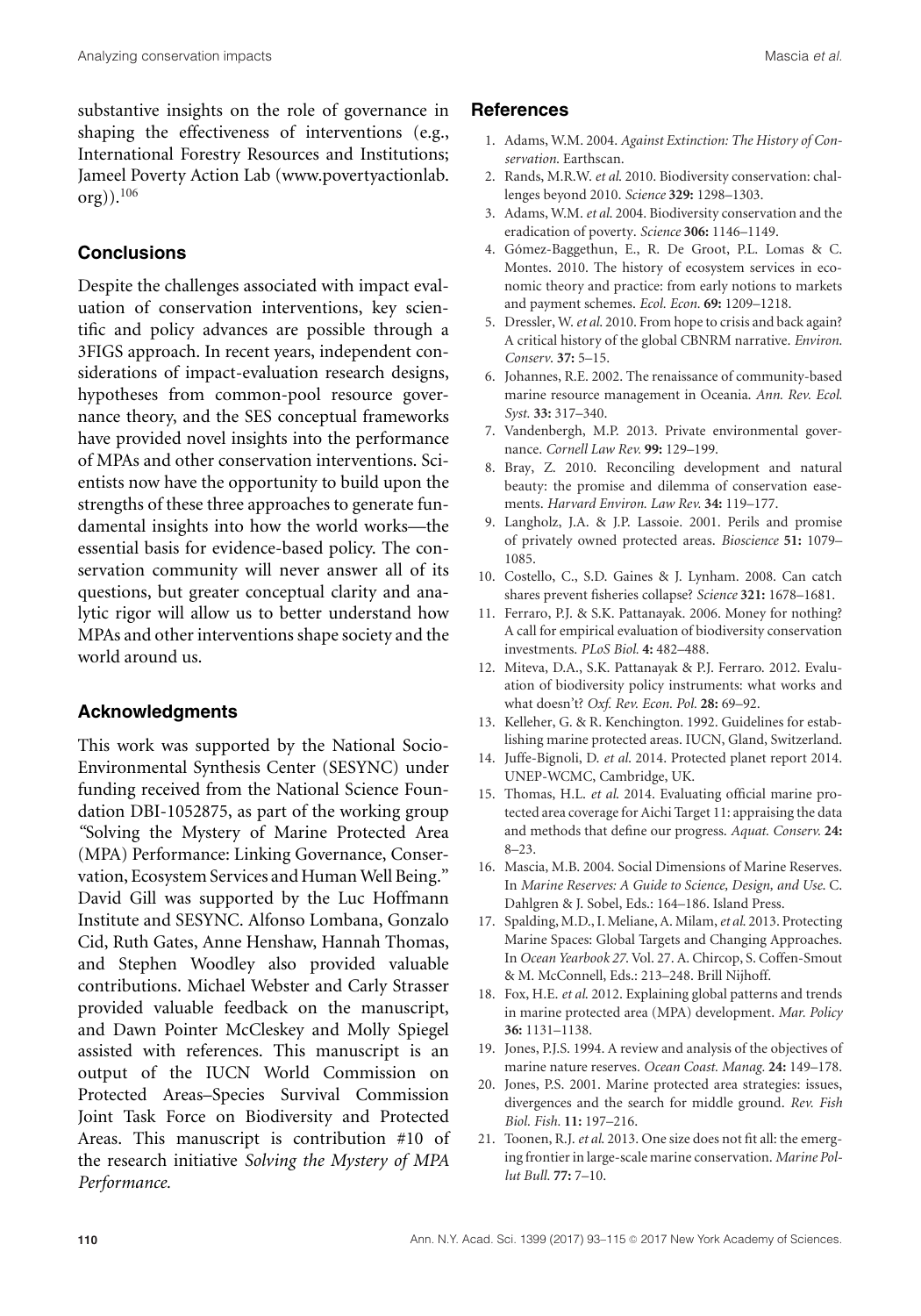- 22. Fox, H.E. *et al*. 2012. Reexamining the science of marine protected areas: linking knowledge to action. *Conserv. Lett.* **5:** 1–10.
- 23. Lester, S.E. *et al*. 2009. Biological effects within no-take marine reserves: a global synthesis. *Mar. Ecol. Prog. Ser.* **384:** 33–46.
- 24. Gill, D.A. *et al*. 2017. Capacity shortfalls hinder the performance of marine protected areas globally. *Nature* **543:** 665–669.
- 25. Halpern, B.S. 2003. The impact of marine reserves: do reserves work and does reserve size matter? *Ecol. Appl.* **13:** S117–S137.
- 26. Pinnegar, J.K. *et al*. 2000. Trophic cascades in benthic marine ecosystems: lessons for fisheries and protected-area management. *Environ. Conserv.* **27:** 179–200.
- 27. Mumby, P.J. *et al*. 2006. Fishing, trophic cascades, and the process of grazing on coral reefs. *Science* **311:** 98–101.
- 28. Mumby, P.J. & A.R. Harborne. 2010. Marine reserves enhance the recovery of corals on Caribbean reefs. *PLoS One* **5:** 7.
- 29. Babcock, R.C.*et al*. 2010. Decadal trends in marine reserves reveal differential rates of change in direct and indirect effects. *Proc. Natl. Acad. Sci. USA* **107:** 18256–18261.
- 30. Micheli, F. *et al*. 2012. Evidence that marine reserves enhance resilience to climatic impacts. *PLoS One* **7:** e40832.
- 31. Mumby, P.J., A. Hastings & H.J. Edwards. 2007. Thresholds and the resilience of Caribbean coral reefs. *Nature* **450:** 98–101.
- 32. McCook, L.J.*et al*. 2010. Adaptive management of the Great Barrier Reef: a globally significant demonstration of the benefits of networks of marine reserves. *Proc. Natl. Acad. Sci. USA* **107:** 18278–18285.
- 33. Harrison, H.B. *et al*. 2012. Larval export from marine reserves and the recruitment benefit for fish and fisheries. *Curr. Biol.* **22:** 1023–1028.
- 34. Abesamis, R.A. & G.R. Russ. 2005. Density-dependent spillover from a marine reserve: long-term evidence. *Ecol. Appl.* **15:** 1798–1812.
- 35. Amargos, F.P. *et al*. 2010. An experiment of fish spillover from a marine reserve in Cuba. *Environ. Biol. Fish.* **87:** 363– 372.
- 36. Januchowski-Hartley, F.A., N.A.J. Graham, J.E. Cinner & G.R. Russ. 2013. Spillover of fish naivete from marine reserves. *Ecol. Lett.* **16:** 191–197.
- 37. Lester, S.E. & B.S. Halpern. 2008. Biological responses in marine no-take reserves versus partially protected areas. *Mar. Ecol. Prog. Ser.* **367:** 49–56.
- 38. Edgar, G.J. *et al*. 2014. Global conservation outcomes depend on marine protected areas with five key features. *Nature* **506:** 216–220.
- 39. Claudet, J. *et al*. 2008. Marine reserves: size and age do matter. *Ecol. Lett.* **11:** 481–489.
- 40. Claudet, J. *et al*. 2010. Marine reserves: fish life history and ecological traits matter. *Ecol. Appl.* **20:** 830–839.
- 41. Sciberras, M. *et al*. 2015. Evaluating the relative conservation value of fully and partially protected marine areas. *Fish Fish*. **16:** 58–77.
- 42. Mascia, M.B., C.A. Claus & R. Naidoo. 2010. Impacts of marine protected areas on fishing communities. *Conserv. Biol.* **24:** 1424–1429.
- 43. Gurney, G.G. *et al*. 2014. Poverty and protected areas: an evaluation of a marine integrated conservation and development project in Indonesia. *Glob. Environ. Change* **26:** 98–107.
- 44. Van De Geer, C., M. Mills, V.M. Adams,*et al*. 2013. Impacts of the Moreton Bay Marine Park rezoning on commercial fishermen. *Mar. Policy* **39:** 248–256.
- 45. Christie, P. 2004. Marine protected areas as biological successes and social failures in Southeast Asia. *Am. Fish. Soc. Symp.* **42:** 155–164.
- 46. Schlager, E. & E. Ostrom. 1992. Property-rights regimes and natural resources: a conceptual analysis. *Land Econ*. **68:** 249–262.
- 47. Mascia, M.B. & C.A. Claus. 2009. A property rights approach to understanding human displacement from protected areas: the case of marine protected areas. *Conserv. Biol.* **23:** 16–23.
- 48. Leisher, C., P. van Beukering & L.M. Scherl. 2007. *Nature's Investment Bank: How Marine Protected Areas Contribute to Poverty Reduction*. Arlington, Virginia: The Nature Conservancy.
- 49. Bennett, N.J. & P. Dearden. 2014. Why local people do not support conservation: community perceptions of marine protected area livelihood impacts, governance and management in Thailand. *Mar. Policy* **44:** 107–116.
- 50. Cinner, J.E.*et al*. 2012. Comanagement of coral reef social– ecological systems. *Proc. Natl. Acad. Sci. USA* **109:** 5219– 5222.
- 51. Stevenson, T.C., B.N. Tissot & W.J. Walsh. 2013. Socioeconomic consequences of fishing displacement from marine protected areas in Hawaii. *Biol. Conserv.* **160:** 50–58.
- 52. Hattam, C., S. Mangi, S. Gall & L. Rodwell. 2014. Social impacts of a temperate fisheries closure: understanding stakeholders' views. *Mar. Policy* **45:** 269–278.
- 53. Voyer, M., W. Gladstone & H. Goodall. 2014. Understanding marine park opposition: the relationship between social impacts, environmental knowledge and motivation to fish. *Aquat. Conserv.* **24:** 441–462.
- 54. Gjertsen, H. 2005. Can habitat protection lead to improvements in human well-being? Evidence from marine protected areas in the Philippines. *World Dev*. **33:** 199– 217.
- 55. Myers, S.S.*et al*. 2013. Human health impacts of ecosystem alteration. *Proc. Natl. Acad. Sci. USA* **110:** 18753–18760.
- 56. Sumaila, U.R. & A.T. Charles. 2002. Economic models of marine protected areas: an introduction. *Nat. Resour. Model.* **15:** 261–272.
- 57. Smith, M.D. & J.E. Wilen. 2003. Economic impacts of marine reserves: the importance of spatial behavior. *J. Environ. Econ. Manage.* **46:** 183–206.
- 58. Charles, A. & L. Wilson. 2009. Human dimensions of marine protected areas. *ICES J. Mar. Sci.* **66:** 6–15.
- 59. Charles, A. 2010. Fisheries and marine protected areas: a spatial bioeconomic analysis of distributional impacts. *Nat. Resour. Model.* **23:** 218–252.
- 60. Hargreaves-Allen, V., S. Mourato & E.J. Milner-Gulland. 2011. A global evaluation of coral reef management performance: are MPAs producing conservation and socioeconomic improvements? *Environ. Manage.* **47:** 684–700.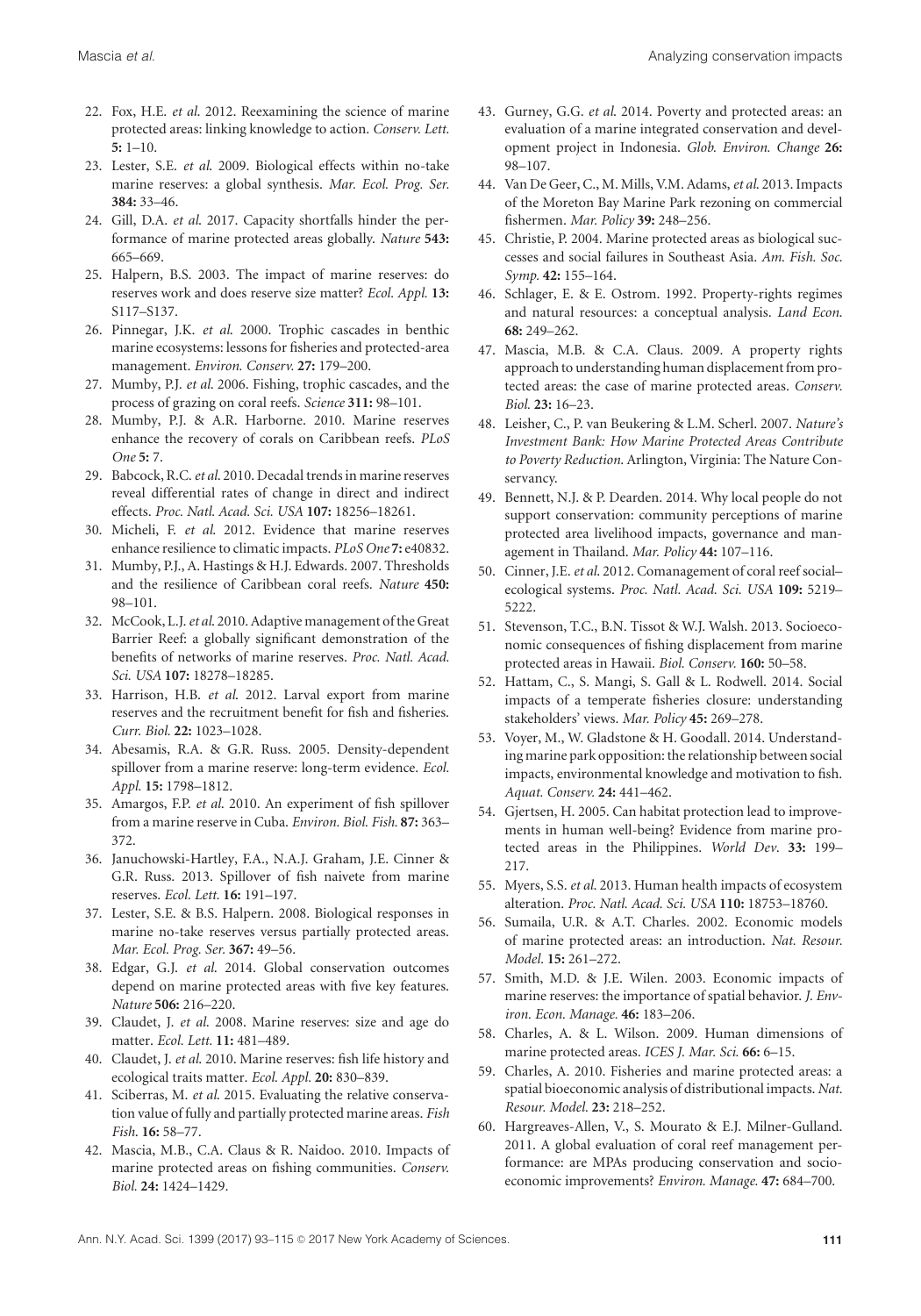- 61. Ransom, K.P. & S.C.Mangi. 2010. Valuing recreational benefits of coral reefs: the case of Mombasa Marine National Park and Reserve, Kenya. *Environ. Manage.* **45:** 145–154.
- 62. Terk, E. & N. Knowlton. 2010. The role of SCUBA diver user fees as a source of sustainable funding for coral reef marine protected areas. *Biodiversity* **11:** 78–84.
- 63. Smith, M.D., J. Lynham, J.N. Sanchirico & J.A. Wilson. 2010. Political economy of marine reserves: understanding the role of opportunity costs. *Proc. Natl. Acad. Sci. USA* **107:** 18300–18305.
- 64. Pomeroy, R.S., M.B. Mascia & R.B. Pollnac. 2007. Marine Protected Areas: The Social Dimension. In*Report and documentation of the expert workshop on marine protected areas and fisheries management: review of issues and considerations*. pp. 149–182. FAO, Rome. FAO Fisheries Report No. 825.
- 65. Ward, T.J., D. Heinemann & N. Evans. 2001. The role of marine reserves as fisheries management tools. *A review of concepts, evidence and international experience*. Bureau of Rural Sciences, Canberra.
- 66. Pomeroy, R.S., J.E. Parks & L.M. Watson. 2004. How is your MPA doing? A guide book of natural and social indicators for evaluating marine protected area management effectiveness. IUCN, Gland, Switzerland and Cambridge, UK.
- 67. CMP (Conservation Measures Partnership). 2013. Open standards for the practice of conservation. Version 3.0. Washington, DC: Conservation Measures Partnership.
- 68. Salafsky, N. & R. Margoluis. 1998. *Measures of Success: Designing, Managing, and Monitoring Conservation and Development Projects*. Island Press.
- 69. Pollnac, R. *et al*. 2010. Marine reserves as linked social– ecological systems. *Proc. Natl. Acad. Sci. USA* **107:** 18262– 18265.
- 70. Ahmadia, G.N. *et al*. 2015. Integrating impact evaluation in the design and implementation of monitoring marine protected areas. *Philos. Trans. R. Soc. Lond. B Biol. Sci.* **370:** 20140275.
- 71. Gruby, R.L., N.J. Gray, L.M. Campbell & L. Acton. 2016. Toward a social science research agenda for large marine protected areas. *Conserv. Lett.* **9:** 153–163.
- 72. Folke, C. *et al*. 2010. Resilience thinking: integrating resilience, adaptability and transformability. *Ecol. Soc.* **15:** 20.
- 73. Gertler, P.J., S. Martinez, P. Premand, *et al*. 2011. *Impact Evaluation in Practice*. Washington, DC: The World Bank.
- 74. McGinnis, M.D. & E. Ostrom. 2014. Social–ecological system framework: initial changes and continuing challenges. *Ecol. Soc.* **19:** 30.
- 75. Berkes, F., C. Folke & J. Colding. 2000. *Linking Social and Ecological Systems: Management Practices and Social Mechanisms for Building Resilience*. Cambridge University Press.
- 76. Folke, C. 2006. Resilience: the emergence of a perspective for social–ecological systems analyses. *Glob. Environ. Change* **16:** 253–267.
- 77. Ostrom, E. 2007. A diagnostic approach for going beyond panaceas. *Proc. Natl. Acad. Sci. USA* **104:** 15181–15187.
- 78. Ostrom, E. 2009. A general framework for analyzing sustainability of social–ecological systems. *Science* **325:** 419– 422.
- 79. Basurto, X., S. Gelcich & E. Ostrom. 2013. The social ecological system framework as a knowledge classificatory system for benthic small-scale fisheries. *Glob. Environ. Change* **23:** 1366–1380.
- 80. Basurto, X. & E. Ostrom. 2009. Beyond the tragedy of the commons. *Economia delle fonti di energia e dell' ambiente* **52:** 35–60.
- 81. Mascia, M.B. *et al*. 2003. Conservation and the social sciences. *Conserv. Biol.* **17:** 649–650.
- 82. Rosenbaum, P.R. 2010. *Design of Observational Studies*. Springer.
- 83. GAO (Government Accountability Office). 2009. Program evaluation: a variety of rigorous methods can help identify effective interventions. Washington, DC: U.S. Government Accountability Office.
- 84. Stuart, E.A. & D.B. Rubin. 2007. Best practices in ANCOVA may mean not using ANCOVA: why paired subjects designs are a better choice. In *Best Practices in Quantitative Social Science*. J. Osborne, Ed.: 155–176. Los Angeles: Sage Publications.
- 85. Sekhon, J.S. 2009. Opiates for the matches: matching methods for causal inference. *Ann. Rev. Pol. Sci.* **12:** 487– 508.
- 86. da Silva, I.M., N. Hill, H. Shimadzu, *et al*. 2015. Spillover effects of a community-managed marine reserve. *PLoS One* **10:** e0111774.
- 87. Andam, K.S., P.J. Ferraro, A. Pfaff, *et al*. 2008. Measuring the effectiveness of protected area networks in reducing deforestation. *Proc. Natl. Acad. Sci. USA* **105:** 16089– 16094.
- 88. Joppa, L. & A. Pfaff. 2010. Reassessing the forest impacts of protection: the challenge of nonrandom location and a corrective method. *Ann. N.Y. Acad. Sci*. **1185:** 135– 149.
- 89. Ferraro, P.J. & M.M. Hanauer. 2014. Quantifying causal mechanisms to determine how protected areas affect poverty through changes in ecosystem services and infrastructure. *Proc. Natl. Acad. Sci. USA* **111:** 4332–4337.
- 90. Mascia, M.B. *et al*. 2014. Commonalities and complementarities among approaches to conservation monitoring and evaluation. *Biol. Conserv.* **169:** 258–267.
- 91. Agrawal, A. 2014. Matching and mechanisms in protected area and poverty alleviation research. *Proc. Natl. Acad. Sci. USA* **111:** 3909–3910.
- 92. Ostrom, E. 1990. *Governing the Commons: The Evolution of Institutions for Collective Action*. Cambridge University Press.
- 93. Ostrom, E. 1998. Self-Governance of Common Pool Resources. In *The New Palgrave Dictionary of Economics and the Law*. P. Newman, Ed. London: Macmillan Reference.
- 94. Agrawal, A. 2003. Sustainable governance of common pool resources: context, methods, and politics.*Ann. Rev. Anthropol.* **32:** 243–262.
- 95. Ostrom, E., R. Gardner & J. Walker. 1994. *Rules, Games, and Common Pool Resources*. University of Michigan Press.
- 96. Ostrom, V. & E. Ostrom. 1977. *Alternatives for Delivering Public Services: Toward Improved Performance*. E. Savas, Ed.: 7–49. Westview Press.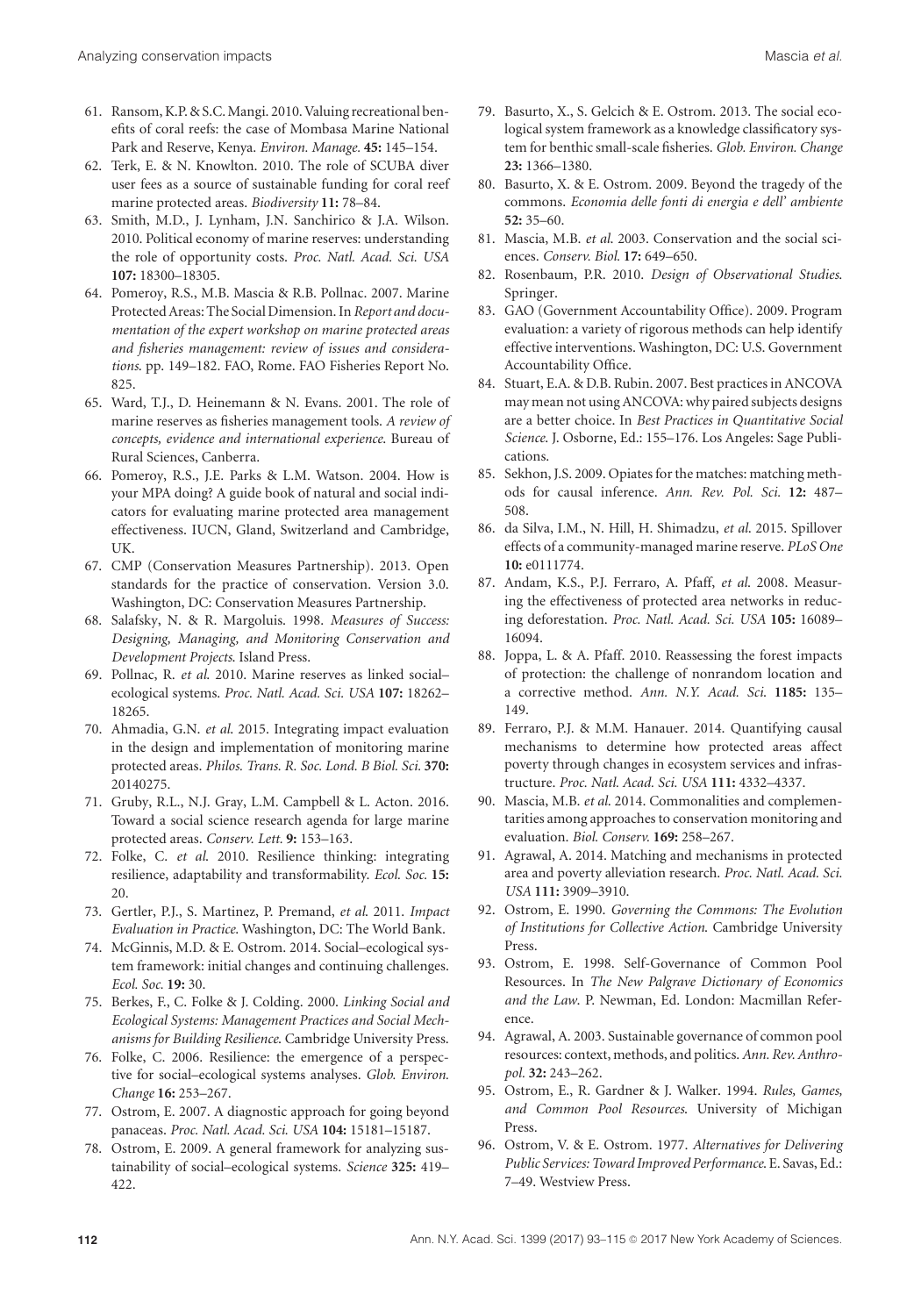- 97. Agrawal, A. 2001. Common property institutions and sustainable governance of resources. *World Dev*. **29:** 1649– 1672.
- 98. McCay, B.J. & J.M. Acheson, Eds. 1987. *The Question of the Commons: The Culture and Ecology of Communal Resources*. Tuscon: University of Arizona Press.
- 99. National Research Council. 1986. *Proceedings of the Conference on Common Property Resource Management*. Washington, DC: National Academy Press.
- 100. Claudet, J. & P. Guidetti. 2010. Improving assessments of marine protected areas. *Aquat. Conserv.* **20:** 239–242.
- 101. McClanahan, T., H. Glaesel, J. Rubens & R. Kiambo. 1997. The effects of traditional fisheries management on fisheries yields and the coral-reef ecosystems of southern Kenya. *Environ. Conserv.* **24:** 105–120.
- 102. Plummer, R., D.R. Armitage & R.C. De Loë. 2013. Adaptive comanagement and its relationship to environmental governance. *Ecol. Soc.* **18:** 21.
- 103. The World Bank. *What is Governance?* Accessed June 30, 2017. [http://web.worldbank.org/WBSITE/EXTERNAL/](http://web.worldbank.org/WBSITE/EXTERNAL/COUNTRIES/MENAEXT/EXTMNAREGTOPGOVERNANCE/0,contentMDK:20513159~pagePK:34004173~piPK:34003707~theSitePK:497024,00.html) [COUNTRIES/MENAEXT/EXTMNAREGTOPGOVERN](http://web.worldbank.org/WBSITE/EXTERNAL/COUNTRIES/MENAEXT/EXTMNAREGTOPGOVERNANCE/0,contentMDK:20513159~pagePK:34004173~piPK:34003707~theSitePK:497024,00.html) [ANCE/0,contentMDK:20513159](http://web.worldbank.org/WBSITE/EXTERNAL/COUNTRIES/MENAEXT/EXTMNAREGTOPGOVERNANCE/0,contentMDK:20513159~pagePK:34004173~piPK:34003707~theSitePK:497024,00.html)~pagePK:34004173~ piPK:34003707~[theSitePK:497024,00.html.](http://web.worldbank.org/WBSITE/EXTERNAL/COUNTRIES/MENAEXT/EXTMNAREGTOPGOVERNANCE/0,contentMDK:20513159~pagePK:34004173~piPK:34003707~theSitePK:497024,00.html)
- 104. UNDP (United Nations Development Programme), UNEP (United Nations Environment Programme), The World Bank & World Resources Institute. 2003. World resources 2002–2004: decisions for the earth: balance, voice, and power. World Resources Institute.
- 105. Ostrom, E. 2005. *Understanding Institutional Diversity*. Princeton University Press.
- 106. Persha, L., A. Agrawal & A. Chhatre. 2011. Social and ecological synergy: local rulemaking, forest livelihoods, and biodiversity conservation. *Science* **331:** 1606–1608.
- 107. Chandler, W.J. & H. Gillelan. 2004. The history and evolution of the National Marine Sanctuaries Act. *Environ. Law Rep.* **34:** 10505–10562.
- 108. Obura, D.O., S. Wells, J. Church & C. Horrill. 2002. Monitoring of fish and fish catches by local fishermen in Kenya and Tanzania. *Mar. Freshwater Res.* **53:** 215–222.
- 109. Bunce, L., P. Townsley, R. Pomeroy & R. Pollnac. 2000. *Socioeconomic Manual for Coral Reef Management*. Australian Institute of Marine Science.
- 110. Thurstan, R.H., J.P. Hawkins, L. Neves & C.M. Roberts. 2012. Are marine reserves and non-consumptive activities compatible? A global analysis of marine reserve regulations. *Mar. Policy* **36:** 1096–1104.
- 111. Pinsky, M.L., O.P. Jensen, D. Ricard & S.R. Palumbi. 2011. Unexpected patterns of fisheries collapse in the world's oceans. *Proc. Natl. Acad. Sci. USA* **108:** 8317–8322.
- 112. Schlager, E., W. Blomquist & S.Y. Tang. 1994. Mobile flows, storage, and self-organized institutions for governing common pool resources. *Land Econ*. **70:** 294–317.
- 113. Gaston, K.J., S.E. Jackson, L. Cantu-Salazar & G. Cruz-Pinon. 2008. The ecological performance of protected areas. *Ann. Rev. Ecol. Evol. Syst.* **39:** 93–113.
- 114. Russ, G.R. 2002. *Coral Reef Fishes: Dynamics and Diversity in a Complex Ecosystem*. P.F. Sale, Ed.: 549. Academic Press.
- 115. Bertness, M.D., S.D. Gaines & M. Hay, Eds. 2001. *Marine Community Ecology* Sunderland, Massachusetts: Sinauer Associates, p. 550.
- 116. Micheli, F., B.S. Halpern, L.W. Botsford & R.R. Warner. 2004. Trajectories and correlates of community change in no-take marine reserves. *Ecol. Appl.* **14:** 1709–1723.
- 117. Harborne, A.R., P.G. Renaud, E.H.M. Tyler & P.J. Mumby. 2009. Reduced density of the herbivorous urchin *Diadema antillarum* inside a Caribbean marine reserve linked to increased predation pressure by fishes. *Coral Reefs* **28:** 783– 791.
- 118. Stephanson, S.L. & M.B. Mascia. 2014. Putting people on the map through an approach to integrating social data in conservation planning. *Conserv. Biol.* **28:** 1236–1248.
- 119. Lubchenco, J., S.R. Palumbi, S.D. Gaines & S. Andelman. 2003. Plugging a hole in the ocean: the emerging science of marine reserves. *Ecol. Appl.* **13:** S3-S7.
- 120. Millennium Ecosystem Assessment. 2005. *Ecosystems and Human Well-being: Synthesis*. Island Press.
- 121. Moberg, F. & C. Folke. 1999. Ecological goods and services of coral reef ecosystems. *Ecol. Econ.* **29:** 215–233.
- 122. Schuhmann, P.W. & R. Mahon. 2014. The valuation of marine ecosystem goods and services in the Caribbean: a literature review and framework for future valuation efforts. *Ecosyst. Serv.* **11:** 56–66.
- 123. Daw, T., K. Brown, S. Rosendo & R. Pomeroy. 2011. Applying the ecosystem services concept to poverty alleviation: the need to disaggregate human well-being. *Environ. Conserv.* **38:** 370–379.
- 124. Ferraro, P.J. & M.M. Hanauer. 2015. Through what mechanisms do protected areas affect environmental and social outcomes? *Philos. Trans. R. Soc. B Biol. Sci.* **370:** 20140267.
- 125. Robalino, J. & L. Villalobos. 2015. Protected areas and economic welfare: an impact evaluation of national parks on local workers' wages in Costa Rica. *Environ. Dev. Econ.* **20:** 283–310.
- 126. UN Millennium Project. 2005. Investing in development: a practical plan to achieve the millennium development goals. New York: UNDP. Accessed June 22, 2017. [http://www.unmillenniumproject.org/documents/Main](http://www.unmillenniumproject.org/documents/MainReportComplete-lowres.pdf) [ReportComplete-lowres.pdf.](http://www.unmillenniumproject.org/documents/MainReportComplete-lowres.pdf)
- 127. UNDP (United Nations Development Programme). 1990. Human development report 1990. New York, NY: Oxford University Press. Accessed June 22, 2017. [http://](http://hdr.undp.org/sites/default/files/reports/219/hdr_1990_en_complete_nostats.pdf) [hdr.undp.org/sites/default/files/reports/219/hdr\\_1990\\_](http://hdr.undp.org/sites/default/files/reports/219/hdr_1990_en_complete_nostats.pdf) [en\\_complete\\_nostats.pdf.](http://hdr.undp.org/sites/default/files/reports/219/hdr_1990_en_complete_nostats.pdf)
- 128. Woodhouse, E. *et al*. 2015. Guiding principles for evaluating the impacts of conservation interventions on human well-being. *Philos. Trans. R. Soc. Lond. B: Biol. Sci.* **370**. [https://doi.org/10.1098/rstb.2015.0103.](https://doi.org/10.1098/rstb.2015.0103)
- 129. Bernard, H.R. 2011. *Research Methods in Anthropology: Qualitative and Quantitative Approaches*. AltaMira Press.
- 130. Glew, L., M.B. Mascia & F. Pakiding. 2012. Solving the mystery of MPA performance: monitoring social impacts. Field manual (version 1.0). World Wildlife Fund and Universitas Negeri Papua, Washington, DC and Manokwari, Indonesia.
- 131. Badan Pusat Statistik. 2011. *Potensi desa daerah Indonesia*. Badan Pusat Statistik, Jakarta, Indonesia.
- 132. Badan Pusat Statistik Kabupaten Alor. 2013. *Alor Dalan Angka*. Badan Pusat Statistik, Kalabahi, Indonesia.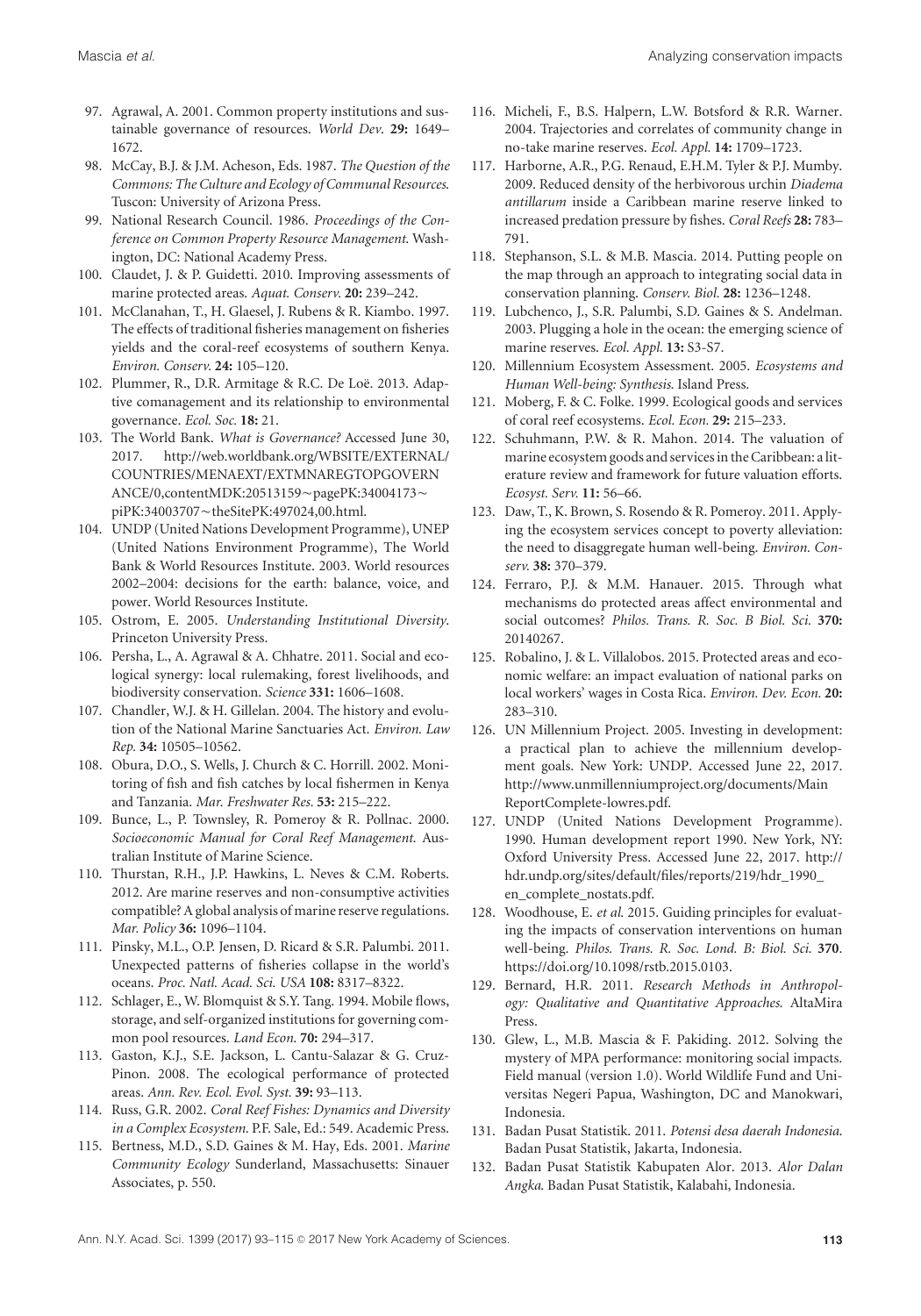- 133. Agrawal, A. & A. Chhatre. 2011. Against monoconsequentialism: multiple outcomes and their drivers in social–ecological systems. *Glob. Environ. Change* **21:** 1–3.
- 134. Halpern, B.S. 2004. Confounding effects of the export of production and the displacement of fishing effort from marine reserves. *Ecol. Appl.* **14:** 1248–1256.
- 135. Chollett, I., S.J. Box & P.J. Mumby. 2016. Quantifying the squeezing or stretching of fisheries as they adapt to displacement by marine reserves. *Conserv. Biol.* **30:** 166– 175.
- 136. Guidetti, P. & J. Claudet. 2010. Comanagement practices enhance fisheries in marine protected areas. *Conserv. Biol.* **24:** 312–318.
- 137. Sanchirico, J.N. & J.E. Wilen. 2002. The impacts of marine reserves on limited-entry fisheries. *Nat. Resour. Model.* **15:** 291–310.
- 138. Krueck, N.C. *et al*. 2017. Marine reserve targets to sustain and rebuild unregulated fisheries. *PLoS Biol*. **15:** e2000537.
- 139. Smith, R.J., R.D.J. Muir, M.J. Walpole, *et al*. 2003. Governance and the loss of biodiversity. *Nature* **426:** 67–70.
- 140. Brewer, T.D., J.E. Cinner, R. Fisher, *et al*. 2012. Market access, population density, and socioeconomic development explain diversity and functional group biomass of coral reef fish assemblages. *Glob. Environ. Change* **22:** 399– 406.
- 141. Cinner, J.E. 2005. Socioeconomic factors influencing customary marine tenure in the Indo-Pacific. *Ecol. Soc.* **10:** 36.
- 142. Loucks, C., T.H. Ricketts, R. Naidoo, *et al*. 2008. Explaining the global pattern of protected area coverage: relative importance of vertebrate biodiversity, human activities and agricultural suitability. *J. Biogeogr.* **35:** 1337–1348.
- 143. Roberts, C.M. *et al*. 2003. Ecological criteria for evaluating candidate sites for marine reserves. *Ecol. Appl.* **13:** S199– S214.
- 144. Joppa, L.N. & A. Pfaff. 2009. High and far: biases in the location of protected areas. *PLoS One* **4:** 6.
- 145. Devillers, R.*et al*. 2014. Reinventing residual reserves in the sea: are we favouring ease of establishment over need for protection? *Aquat. Conserv.* **25:** 480–504
- 146. Wood, L.J., L. Fish, J. Laughren & D. Pauly. 2008. Assessing progress towards global marine protection targets: shortfalls in information and action. *Oryx* **42:** 340–351.
- 147. McClanahan, T.R. & N.A. Muthiga. 1998. An ecological shift in a remote coral atoll of Belize over 25 years. *Environ. Conserv.* **25:** 122–130.
- 148. Menge, B.A. & A.M. Olson. 1990. Role of scale and environmental factors in regulation of community structure. *Trends Ecol. Evol.* **5:** 52–57.
- 149. Knowlton, N. & J.B.C. Jackson. 2008. Shifting baselines, local impacts, and global change on coral reefs. *PLoS Biol*. **6:** 215–220.
- 150. Bejarano, S., P.J. Mumby & I. Sotheran. 2011. Predicting structural complexity of reefs and fish abundance using acoustic remote sensing (RoxAnn). *Mar. Biol.* **158:** 489– 504.
- 151. Mumby, P.J., N.H. Wolff, Y.M. Bozec, *et al*. 2014. Operationalizing the resilience of coral reefs in an era of climate change. *Conserv. Lett.* **7:** 176–187.
- 152. Taylor, M. 1987. *The Possibility of Cooperation*. Cambridge: Cambridge University Press.
- 153. McConney, P. & M. Pena. 2012. Capacity for (co)management of marine protected areas in the Caribbean. *Coast. Manage*. **40:** 268–278.
- 154. Cinner, J.E. 2007. Designing marine reserves to reflect local socioeconomic conditions: lessons from long-enduring customary management systems. *Coral Reefs* **26:** 1035– 1045.
- 155. Gutierrez, N.L., R. Hilborn & O. Defeo. 2011. Leadership, social capital and incentives promote successful fisheries. *Nature* **470:** 386–389.
- 156. Cinner, J.E., N.A.J. Graham, C. Huchery & M.A. Macneil. 2013. Global effects of local human population density and distance to markets on the condition of coral reef fisheries. *Conserv. Biol.* **27:** 453–458.
- 157. Fisher, B., A.M. Ellis, D.K. Adams, *et al*. 2015. Health, wealth, and education: the socioeconomic backdrop for marine conservation in the developing world. *Mar. Ecol. Prog. Ser.* **530:** 233–242.
- 158. Cinner, J.E. *et al*. 2009. Linking social and ecological systems to sustain coral reef fisheries. *Curr. Biol.* **19:** 206– 212.
- 159. Sethi, S.A., T.A. Branch & R. Watson. 2010. Global fishery development patterns are driven by profit but not trophic level. *Proc. Natl. Acad. Sci. USA* **107:** 12163–12167.
- 160. Collette, B.B. *et al*. 2011. High value and long life double jeopardy for tunas and billfishes. *Science* **333:** 291– 292.
- 161. White, A.T. *et al*. 2014. Marine protected areas in the coral triangle: progress, issues, and options. *Coast. Manage.* **42:** 87–106.
- 162. Arias, A., R.L. Pressey, R.E. Jones, *et al*. 2016. Optimizing enforcement and compliance in offshore marine protected areas: a case study from Cocos Island, Costa Rica. *Oryx* **50:** 18–26.
- 163. Mangubhai, S. *et al*. 2012. Papuan Bird's Head Seascape: emerging threats and challenges in the global center of marine biodiversity. *Marine Pollut Bull.* **64:** 2279–2295.
- 164. Katz, L. *et al*. 2015. Blue Abadi business plan. Bird's Head Seascape coalition. Manokwari, West Papua, Indonesia.
- 165. Brooks, T.M. *et al*. 2006. Global biodiversity conservation priorities. *Science* **313:** 58–61.
- 166. Margules, C.R. & R.L. Pressey. 2000. Systematic conservation planning. *Nature* **405:** 243–253.
- 167. Pullin, A.S. *et al*. 2013. Human well-being impacts of terrestrial protected areas. *Environ. Evid.* **2:** 19.
- 168. Agrawal, A. & K. Redford. 2006. *Poverty, Development and Biodiversity Conservation: Shooting inthe Dark*?. Bronx New York: Wildlife Conservation Society.
- 169. Sutherland, W.J., A.S. Pullin, P.M. Dolman & T.M. Knight. 2004. The need for evidence-based conservation. *Trends Ecol. Evol.* **19:** 305–308.
- 170. Jensen, O.P., T.A. Branch & R. Hilborn. 2012. Marine fisheries as ecological experiments. *Theor. Ecol.* **5:** 3–22.
- 171. Campbell, D.T. 1969. Reforms as experiments. *Am. Psychol.* **24:** 409–429.
- 172. Bloom, H. & C. Michalopoulos. 2013. When is the story in the subgroups? *Prev. Sci.* **14:** 179–188.